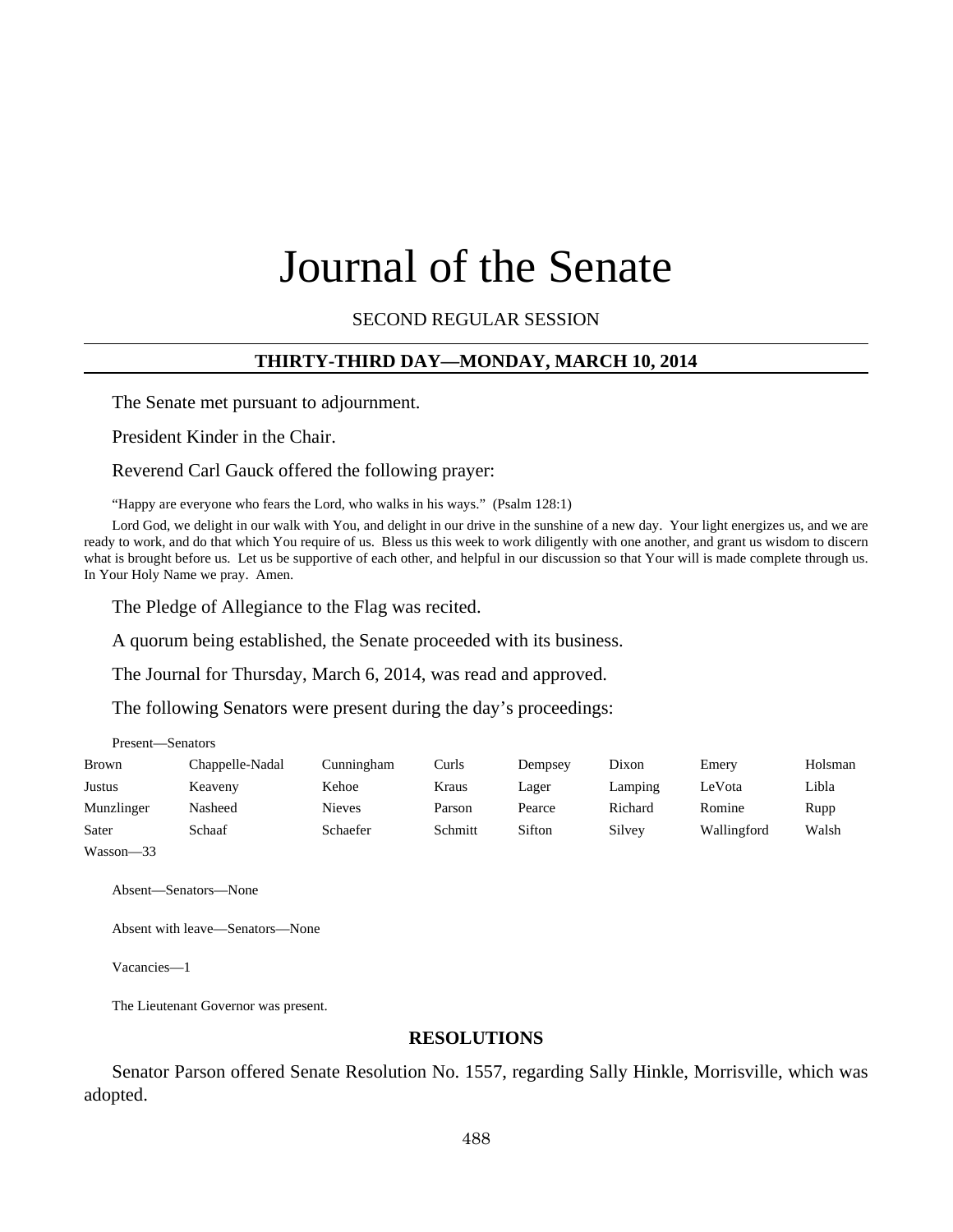Senator Munzlinger offered Senate Resolution No. 1558, regarding the Fiftieth Wedding Anniversary of Mr. and Mrs. Ronnie Farmer, Macon, which was adopted.

Senator Wallingford offered Senate Resolution No. 1559, regarding Reagan Kapp, Cape Girardeau, which was adopted.

Senator Kehoe offered Senate Resolution No. 1560, regarding Clayton E. Jenkins, Eugene, which was adopted.

Senator Kehoe offered Senate Resolution No. 1561, regarding Leroy Hayes, Laurie, which was adopted.

Senator Schaaf offered Senate Resolution No. 1562, regarding Alex Hall, which was adopted.

Senator Curls offered Senate Resolution No. 1563, regarding Alpha Kappa Alpha Sorority, Incorporated, which was adopted.

Senator Munzlinger offered Senate Resolution No. 1564, regarding Christian Edward Polovich, Kirksville, which was adopted.

Senator Holsman offered Senate Resolution No. 1565, regarding Alyssa Moncure, which was adopted.

Senator Dixon offered Senate Resolution No. 1566, regarding Alvin F. Worthley, which was adopted.

Senator Nasheed offered Senate Resolution No. 1567, regarding Dr. Elisha Emdere-Catherine Peterson, St. Louis, which was adopted.

Senator Walsh offered Senate Resolution No. 1568, regarding Dana L. Spitzer, Kirkwood, which was adopted.

#### **MESSAGES FROM THE GOVERNOR**

The following messages were received from the Governor, reading of which was waived:

#### GOVERNOR OF MISSOURI JEFFERSON CITY 65102

#### March 7, 2014

To the Senate of the 97<sup>th</sup> General Assembly of the State of Missouri:

I have the honor to transmit to you herewith for your advice and consent the following appointment:

Kyle E. Brost, 3508 Pheasant Cove Drive, Cape Girardeau, Cape Girardeau County, Missouri 63701, as a member of the State Board of Optometry, for a term ending June 30, 2015, and until his successor is duly appointed and qualified; vice, Michael L. Nichols, term expired.

> Respectfully submitted, Jeremiah W. (Jay) Nixon Governor

Also,

GOVERNOR OF MISSOURI JEFFERSON CITY 65102

March 7, 2014

To the Senate of the 97<sup>th</sup> General Assembly of the State of Missouri:

I have the honor to transmit to you herewith for your advice and consent the following appointment: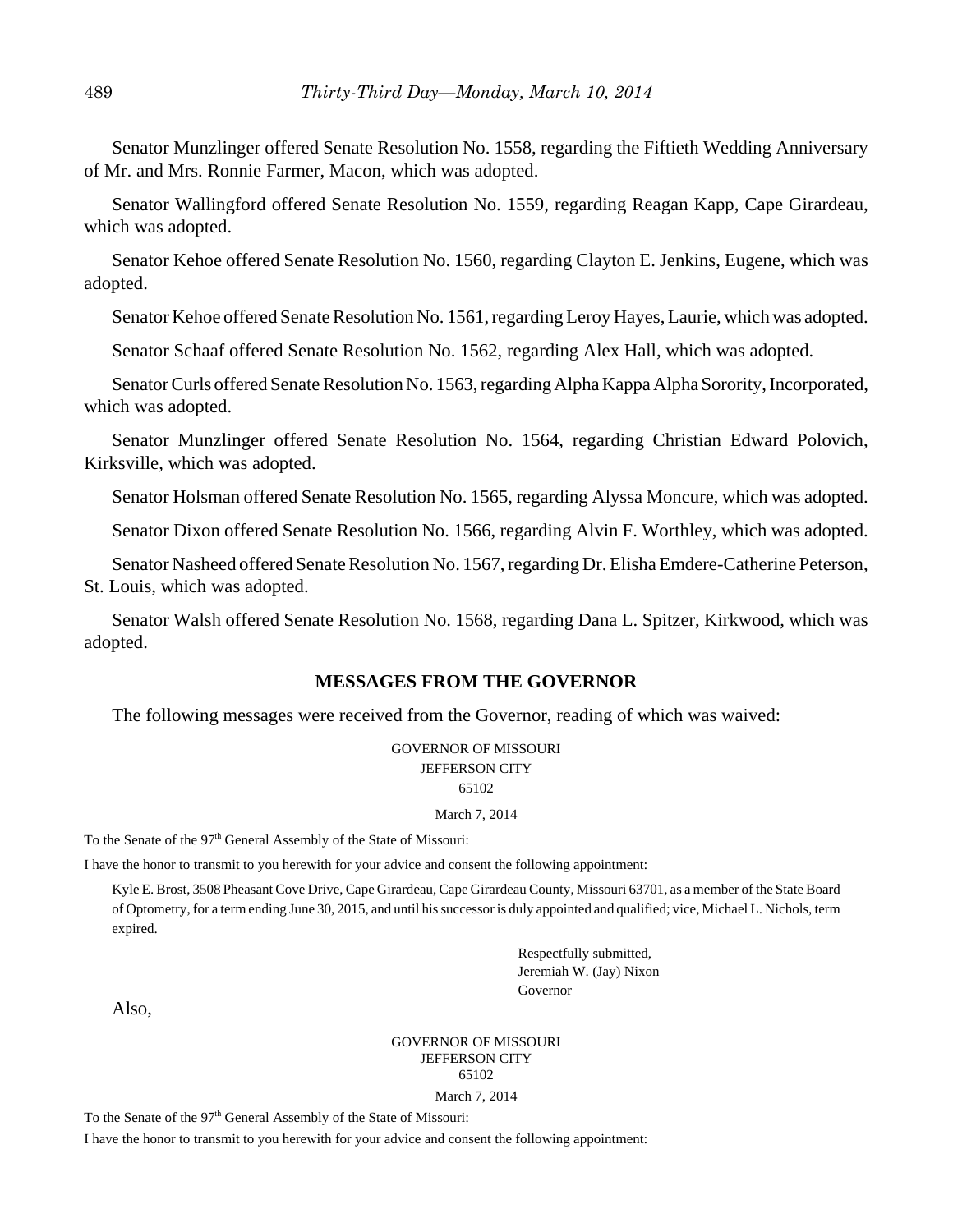James Kent Emison, Democrat, 109 Autumn Drive, Higginsville, Lafayette County, Missouri 64037, as a member of the Conservation Commission, for a term ending June 30, 2019, and until his successor is duly appointed and qualified; vice, Tim Dollar.

> Respectfully submitted, Jeremiah W. (Jay) Nixon Governor

Also,

#### GOVERNOR OF MISSOURI JEFFERSON CITY 65102 March 7, 2014

To the Senate of the 97<sup>th</sup> General Assembly of the State of Missouri:

I have the honor to transmit to you herewith for your advice and consent the following appointment:

John Lyskowski, Independent, 1722 Hayselton Drive, Jefferson City, Cole County, Missouri 65109, as a member of the State Board of Registration for the Healing Arts, for a term ending September 3, 2015, and until his successor is duly appointed and qualified; vice, Fareesa Khan, term expired.

> Respectfully submitted, Jeremiah W. (Jay) Nixon Governor

Also,

#### GOVERNOR OF MISSOURI JEFFERSON CITY 65102

March 7, 2014

To the Senate of the 97<sup>th</sup> General Assembly of the State of Missouri:

I have the honor to transmit to you herewith for your advice and consent the following appointment:

Jennifer Morgan, 19500 East Bundschu Road, Independence, Jackson County, Missouri 64056, as a member of the Board of Therapeutic Massage, for a term ending June 17, 2014, and until her successor is duly appointed and qualified; vice, Kevin W. Snedden, term expired.

> Respectfully submitted, Jeremiah W. (Jay) Nixon Governor

Also,

#### GOVERNOR OF MISSOURI JEFFERSON CITY 65102

March 7, 2014

To the Senate of the 97<sup>th</sup> General Assembly of the State of Missouri:

I have the honor to transmit to you herewith for your advice and consent the following appointment.

Joel P. Rhodes, 2001 Yorktown, Cape Girardeau, Cape Girardeau County, Missouri 63701, as a member of the State Historical Records Advisory Board, for a term ending November 1, 2016, and until his successor is duly appointed and qualified; vice, Joel P. Rhodes, reappointed.

> Respectfully submitted, Jeremiah W. (Jay) Nixon Governor

President Pro Tem Dempsey referred the above appointments to the Committee on Gubernatorial Appointments.

### **MESSAGES FROM THE HOUSE**

The following messages were received from the House of Representatives through its Chief Clerk:

Mr. President: I am instructed by the House of Representatives to inform the Senate that the House has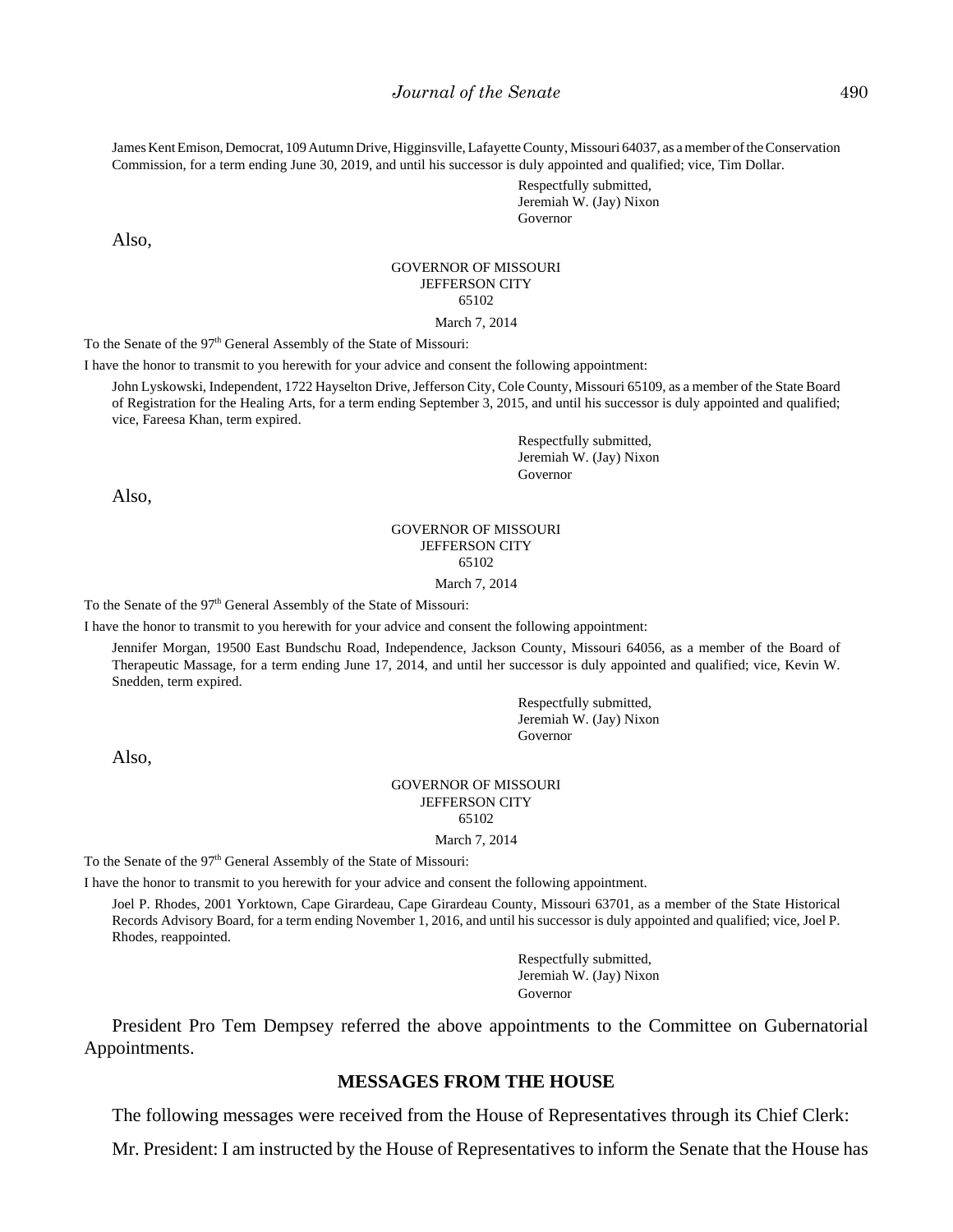taken up and passed **SS** for **SB 668**.

Bill ordered enrolled.

Also,

Mr. President: I am instructed by the House of Representatives to inform the Senate that the House has taken up and passed **HB 2014**, entitled:

An Act to appropriate money for supplemental purposes for the several departments and offices of state government, and for the payment of various claims for refunds, for persons, firms, and corporations, and for other purposes, and to transfer money among certain funds, from the funds designated for the fiscal period ending June 30, 2014.

In which the concurrence of the Senate is respectfully requested.

Read 1st time.

Also,

Mr. President: I am instructed by the House of Representatives to inform the Senate that the House has taken up and passed **HCS** for **HRB 1298**, entitled:

An Act to repeal sections 8.305, 21.485, 21.800, 21.801, 21.910, 82.291, 105.915, 143.811, 160.254, 160.534, 160.932, 160.933, 168.081, 168.083, 171.033, 191.115, 192.105, 196.1035, 197.291, 208.955, 262.950, 301.129, 311.489, 374.776, 376.825, 376.826, 376.827, 376.830, 376.833, 376.836, 383.250, 393.171, 407.485, 443.805, 488.2205, 542.301, 620.602, 630.461, 633.410, 640.850, 650.120, 660.425, 660.430, 660.435, 660.440, 660.445, 660.450, 660.455, 660.460, 660.465, 701.058, and 701.502, RSMo, and to enact in lieu thereof eleven new sections for the sole purpose of repealing expired, ineffective, and obsolete statutory provisions, with a penalty provision.

In which the concurrence of the Senate is respectfully requested.

Read 1st time.

Also,

Mr. President: I am instructed by the House of Representatives to inform the Senate that the House has taken up and passed **HCS** for **HRB 1299**, entitled:

An Act to repeal sections 3.070, 8.700, 8.110, 8.115, 8.180, 8.200, 8.260, 8.310, 8.315, 8.316, 8.320, 8.325, 8.330, 8.340, 8.350, 8.360, 8.800, 8.830, 8.843, 33.710, 33.750, 33.752, 33.753, 33.756, 34.031, 36.030, 37.005, 37.010, 37.020, 37.110, 43.251, 64.090, 89.020, 135.326, 135.335, 135.339, 143.782, 143.790, 143.1002, 160.700, 160.545, 161.418, 161.424, 167.034, 167.122, 167.123, 169.520, 172.875, 181.110, 186.019, 189.095, 191.737, 191.850, 191.853, 191.855, 191.857, 191.858, 191.859, 191.861, 191.863, 191.865, 191.867, 192.601, 192.935, 193.075, 193.215, 196.1103, 197.312, 197.318, 197.367, 198.018, 198.026, 198.029, 198.077, 198.080, 198.087, 198.090, 198.189, 198.421, 198.428, 198.510, 198.515, 199.025, 205.960, 205.961, 205.962, 205.964, 205.965, 207.010, 207.020, 207.030, 207.070, 207.080, 208.015, 208.030, 208.041, 208.042, 208.047, 208.050, 208.060, 208.070, 208.072, 208.075, 208.080, 208.100, 208.120, 208.125, 208.130, 208.145, 208.150, 208.152, 208.154, 208.156, 208.157, 208.164, 208.165, 208.168, 208.175, 208.176, 208.180, 208.182, 208.190, 208.204, 208.210, 208.217, 208.225, 208.300, 208.325, 208.337, 208.345, 208.400, 208.405, 208.471, 208.477, 208.533, 208.606,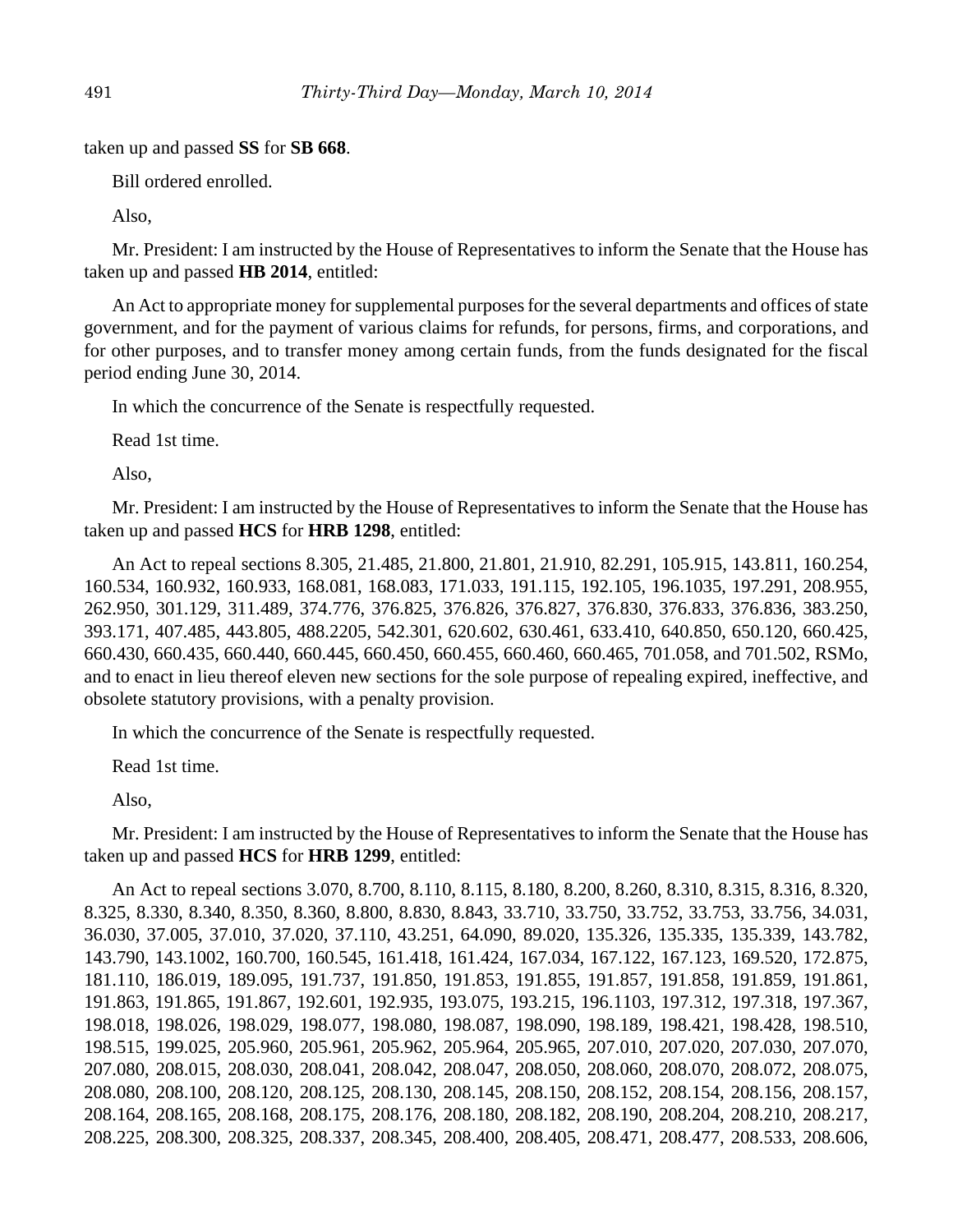208.609, 208.621, 208.636, 208.780, 209.010, 209.020, 209.030, 209.050, 209.060, 209.070, 209.080, 209.090, 209.100, 209.110, 209.240, 209.251, 210.001, 210.115, 210.165, 210.166, 210.167, 210.192, 210.196, 210.254, 210.481, 210.536, 210.537, 210.543, 210.545, 210.551, 210.560, 210.720, 210.829, 210.830, 210.834, 210.843, 210.846, 210.870, 210.900, 210.950, 211.081, 211.180, 211.183, 211.455, 211.477, 217.575, 226.008, 226.805, 251.100, 251.240, 253.320, 261.010, 285.300, 288.220, 288.270, 301.020, 302.133, 302.134, 302.135, 302.137, 302.171, 302.178, 311.650, 313.210, 320.260, 324.032, 334.125, 338.314, 361.010, 376.819, 452.345, 452.346, 452.347, 452.350, 452.370, 452.416, 453.005, 453.014, 453.015, 453.026, 453.065, 453.070, 453.074, 453.077, 453.102, 453.110, 453.400, 454.400, 454.403, 454.405, 454.408, 454.415, 454.420, 454.425, 454.430, 454.432, 454.433, 454.435, 454.440, 454.445, 454.450, 454.455, 454.460, 454.465, 454.472, 454.478, 454.490, 454.495, 454.496, 454.500, 454.505, 454.513, 454.530, 454.531, 454.565, 454.600, 454.700, 454.853, 454.902, 454.1000, 454.1003, 454.1023, 454.1027, 454.1029, 483.163, 487.080, 487.150, 513.430, 516.350, 577.608, 590.040, 595.030, 595.036, 595.037, 595.060, 610.029, 610.120, 620.010, 620.483, 620.490, 620.556, 620.558, 620.560, 620.562, 620.566, 620.570, 620.572, 620.1100, 620.1580, 630.097, 632.070, 650.005, 660.010, 660.050, 660.053, 660.054, 660.055, 660.057, 660.058, 660.060, 660.062, 660.067, 660.069, 660.070, 660.075, 660.130, 660.225, 660.250, 660.255, 660.260, 660.261, 660.263, 660.265, 660.270, 660.275, 660.280, 660.285, 660.290, 660.295, 660.300, 660.305, 660.310, 660.315, 660.317, 660.320, 660.321, 660.400, 660.403, 660.405, 660.407, 660.409, 660.411, 660.414, 660.416, 660.418, 660.420, 660.523, 660.525, 660.526, 660.600, 660.603, 660.605, 660.608, 660.620, 660.690, and 701.336, RSMo, and to enact in lieu thereof three hundred forty new sections for the sole purpose of codifying previous executive branch reorganizations, with penalty provisions.

In which the concurrence of the Senate is respectfully requested.

Read 1st time.

Also,

Mr. President: I am instructed by the House of Representatives to inform the Senate that the House has taken up and passed **HCS** for **HB 1501**, entitled:

An Act to repeal sections 99.1205, 135.350, 135.352, 253.545, 253.550, 253.557, and 253.559, RSMo, and to enact in lieu thereof seventeen new sections relating to tax incentive programs.

In which the concurrence of the Senate is respectfully requested.

Read 1st time.

Also,

Mr. President: I am instructed by the House of Representatives to inform the Senate that the House has taken up and passed **HCS** for **HBs 1310** and **1236**, entitled:

An Act to amend chapter 348, RSMo, by adding thereto two new sections relating to the Missouri Angel Investment Incentive Act.

In which the concurrence of the Senate is respectfully requested.

Read 1st time.

Also,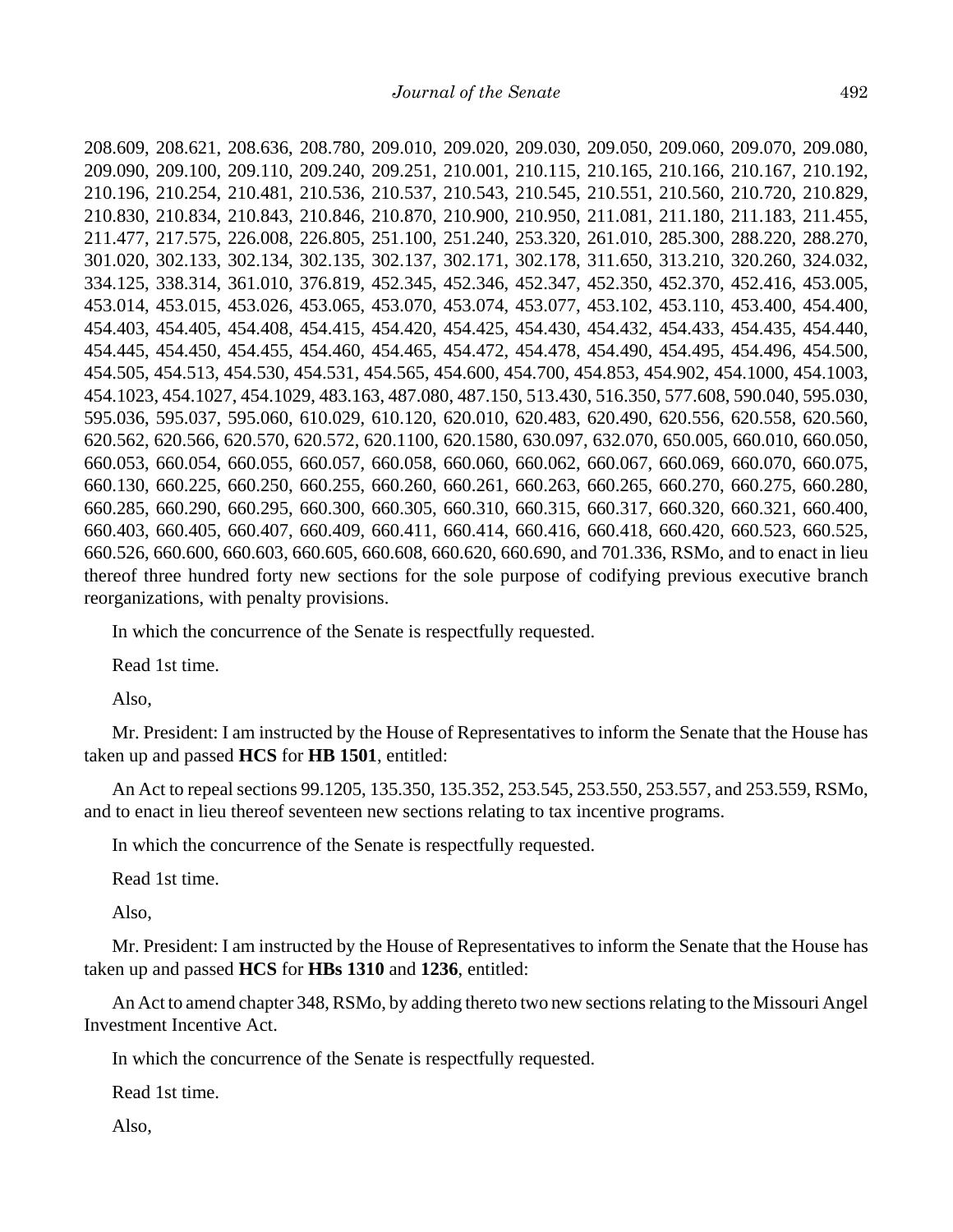Mr. President: I am instructed by the House of Representatives to inform the Senate that the House has taken up and passed **HCS** for **HB 1261**, entitled:

An Act to repeal sections 105.145, 238.222, and 238.272, RSMo, and to enact in lieu thereof three new sections relating to transportation development districts.

In which the concurrence of the Senate is respectfully requested.

Read 1st time.

Also,

Mr. President: I am instructed by the House of Representatives to inform the Senate that the House has taken up and passed **HB 1495**, entitled:

An Act to amend chapter 620, RSMo, by adding thereto one new section relating to early stage business development corporations.

In which the concurrence of the Senate is respectfully requested.

Read 1st time.

Also,

Mr. President: I am instructed by the House of Representatives to inform the Senate that the House has taken up and passed **HB 1435**, entitled:

An Act to amend chapter 144, RSMo, by adding thereto one new section relating to a sales tax exemption for farm products sold at farmers' markets.

In which the concurrence of the Senate is respectfully requested.

Read 1st time.

Also,

Mr. President: I am instructed by the House of Representatives to inform the Senate that the House has taken up and passed **HCS** for **HB 1459**, entitled:

An Act to amend chapter 620, RSMo, by adding thereto one new section relating to the innovation campus tax credit.

In which the concurrence of the Senate is respectfully requested.

Read 1st time.

# **REPORTS OF STANDING COMMITTEES**

Senator Richard, Chairman of the Committee on Rules, Joint Rules, Resolutions and Ethics, submitted the following report:

Mr. President: Your Committee on Rules, Joint Rules, Resolutions and Ethics, to which was referred **SS** for **SB 668**, begs leave to report that it has examined the same and finds that the bill has been duly enrolled and that the printed copies furnished the Senators are correct.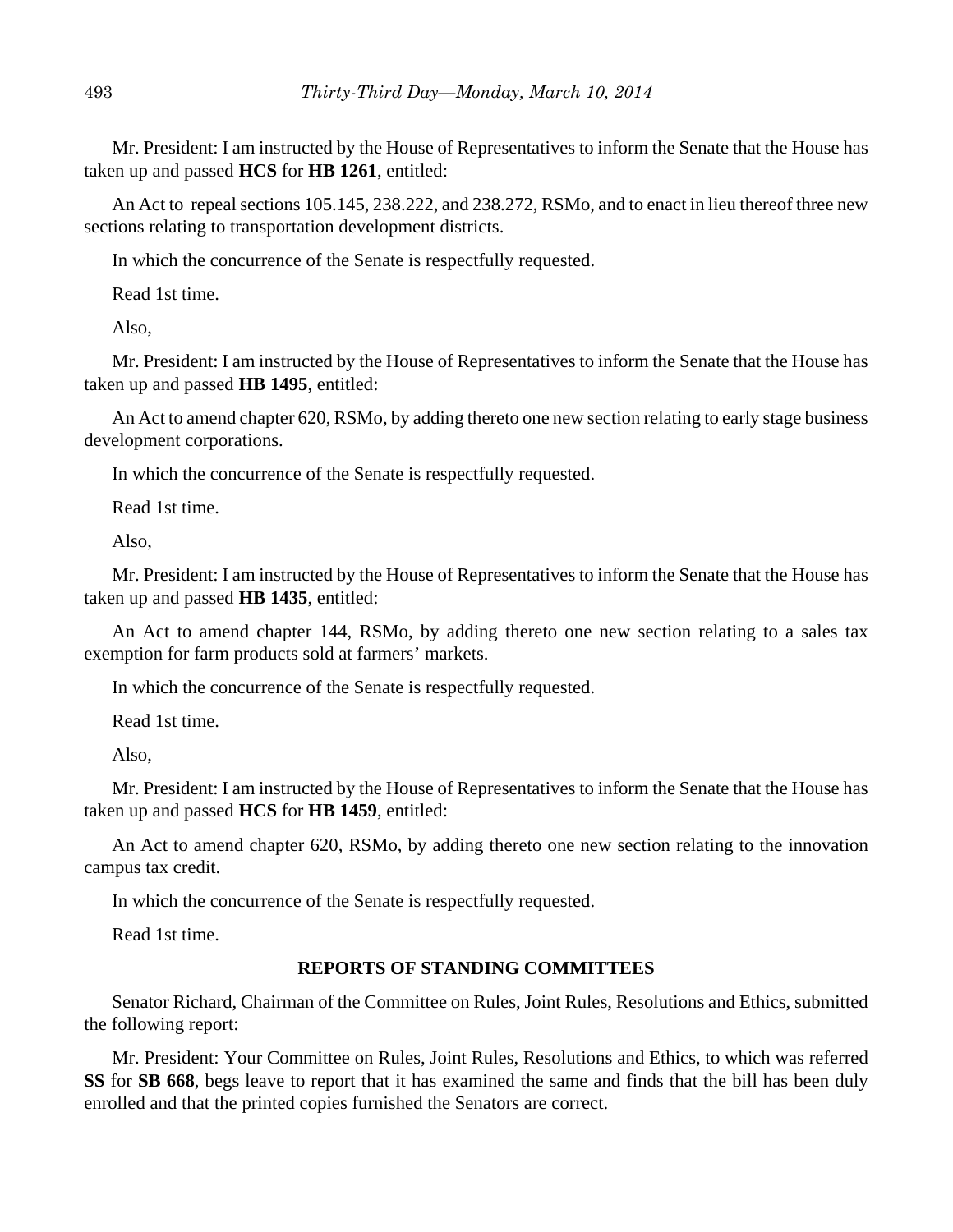## **SENATE BILLS FOR PERFECTION**

Senator Kraus moved that **SB 509** and **SB 496**, with **SCS**, **SS** for **SCS**, **SA 1** and **SA 1** to **SA 1** (pending), be called from the Informal Calendar and again taken up for perfection, which motion prevailed.

**SA 1** to **SA 1** was again taken up.

At the request of Senator Kraus, **SS** for **SCS** for **SBs 509** and **496** was withdrawn, rendering **SA 1** and **SA 1** to **SA 1** moot.

Senator Kraus offered **SS No. 2** for **SCS** for **SBs 509** and **496**, entitled:

# SENATE SUBSTITUTE NO. 2 FOR SENATE COMMITTEE SUBSTITUTE FOR SENATE BILLS NOS. 509 and 496

An Act to repeal sections 135.350, 135.352, 143.151, 253.550, 253.557, and 253.559, RSMo, and to enact in lieu thereof six new sections relating to taxation.

Senator Kraus moved that **SS No. 2** for **SCS** for **SBs 509** and **496** be adopted.

Senator Pearce assumed the Chair.

Senator Schmitt offered **SA 1**:

# SENATE AMENDMENT NO. 1

Amend Senate Substitute No. 2 for Senate Committee Substitute for Senate Bills Nos. 509 and 496, Pages 1-3, Section 135.350, by striking all of said section from the bill; and

Further amend said bill, pages 3-5, section 135.352, by striking all of said section from the bill and inserting in lieu thereof the following:

"143.011. **1.** A tax is hereby imposed for every taxable year on the Missouri taxable income of every resident. The tax shall be determined by applying the tax table or the rate provided in section 143.021, which is based upon the following rates:

| If the Missouri taxable income is: | The tax is:                            |
|------------------------------------|----------------------------------------|
| Not over $$1,000.00$               | 1 1/2% of the Missouri                 |
|                                    | taxable income                         |
| Over \$1,000 but not over \$2,000  | \$15 plus 2% of excess                 |
|                                    | over \$1,000                           |
| Over \$2,000 but not over \$3,000  | \$35 plus $2\frac{1}{2}\%$ of excess   |
|                                    | over \$2,000                           |
| Over \$3,000 but not over \$4,000  | \$60 plus 3% of excess                 |
|                                    | over \$3,000                           |
| Over \$4,000 but not over \$5,000  | \$90 plus $3\frac{1}{2}\%$ of excess   |
|                                    | over \$4,000                           |
| Over \$5,000 but not over \$6,000  | \$125 plus 4% of excess                |
|                                    | over \$5,000                           |
| Over \$6,000 but not over \$7,000  | \$165 plus 4 $\frac{1}{2}$ % of excess |
|                                    |                                        |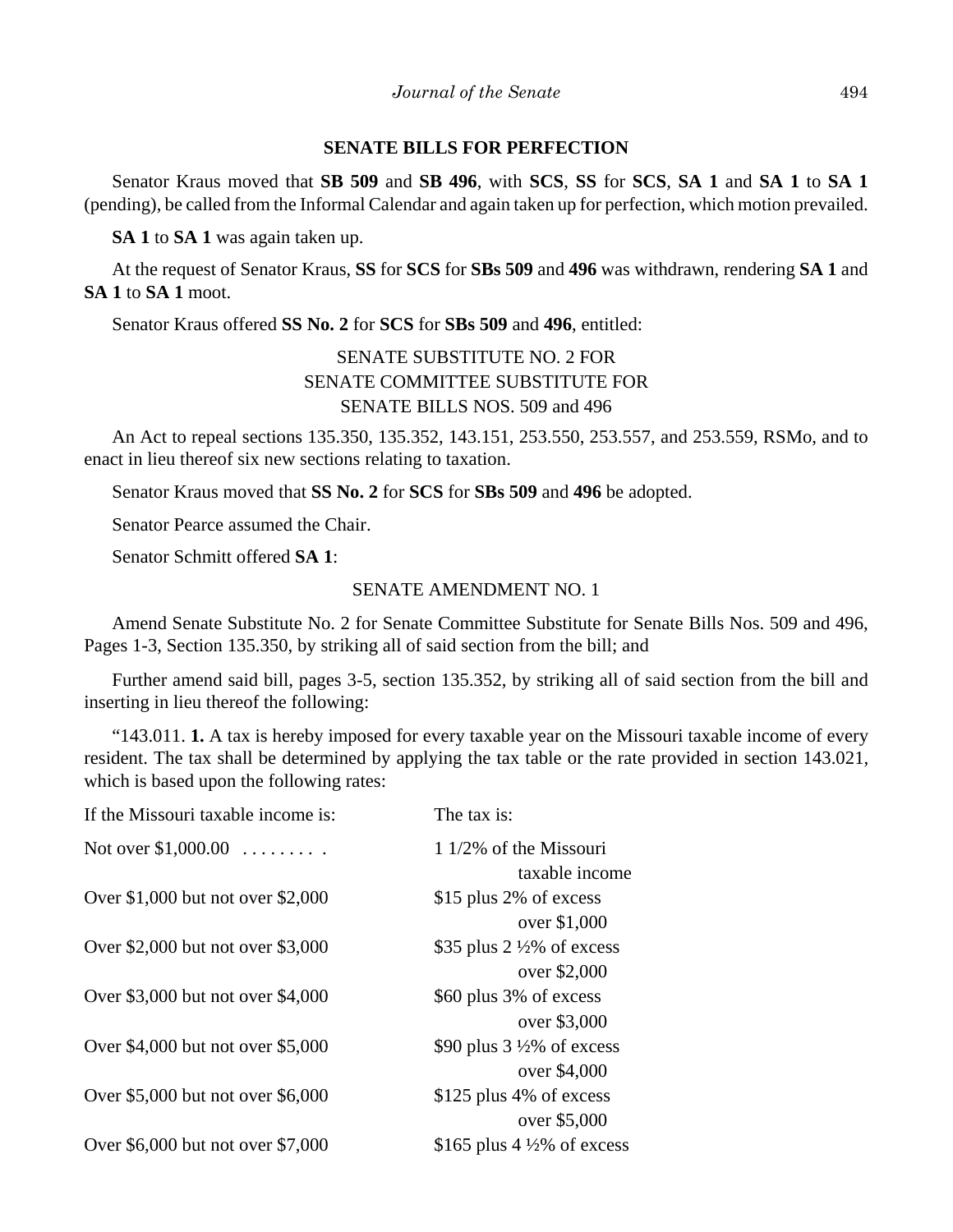|                                   | over \$6,000                          |
|-----------------------------------|---------------------------------------|
| Over \$7,000 but not over \$8,000 | \$210 plus 5% of excess               |
|                                   | over \$7,000                          |
| Over \$8,000 but not over \$9,000 | \$260 plus $5\frac{1}{2}\%$ of excess |
|                                   | over \$8,000                          |
| Over $$9,000$                     | \$315 plus 6% of excess               |
|                                   | over \$9,000                          |

**2. (1) Beginning with the 2015 calendar year, the top rate of tax under subsection 1 of this section may be reduced over a period of years. Each reduction in the top rate of tax shall be by one-tenth of a percent, except that the final reduction under this subsection shall be by one-twentieth of a percent. No more than one reduction shall occur in a calendar year. The top rate of tax shall not be reduced below five and one-quarter percent. Reductions in the rate of tax shall take effect on January first of a calendar year and such reduced rates shall continue in effect until the next reduction occurs.**

**(2) A reduction in the rate of tax shall only occur if the amount of net general revenue collected in the previous fiscal year exceeds the highest amount of net general revenue collected in any of the three fiscal years prior to such fiscal year by at least one hundred million dollars.**

**(3) Any modification of tax rates under this subsection shall only apply to tax years that begin on or after a modification takes effect.**

**(4) The director of the department of revenue shall, by rule, adjust the tax tables under subsection 1 of this section to effectuate the provisions of this subsection. The bracket for income over nine thousand dollars shall be eliminated once the top rate of tax has been reduced to five and one-half of a percent.**

143.021. **1.** Every resident having a taxable income of less than nine thousand dollars shall determine his tax from a tax table prescribed by the director of revenue and based upon the rates provided in section 143.011. The tax table shall be on the basis of one hundred dollar increments of taxable income below nine thousand dollars. The tax provided in the table shall be the amount rounded to the nearest whole dollar by applying the rates in section 143.011 to the taxable income at the midpoint of each increment, except there shall be no tax on a taxable income of less than one hundred dollars. Every resident having a taxable income of nine thousand dollars or more shall determine his tax from the rate provided in section 143.011. **This subsection shall only apply if the top rate of tax under section 143.011 is greater than five and one-half of a percent.**

**2. Every resident having a taxable income of less than eight thousand dollars shall determine his tax from a tax table prescribed by the director of revenue and based upon the rates provided in section 143.011. The tax table shall be on the basis of one hundred dollar increments of taxable income below eight thousand dollars. The tax provided in the table shall be the amount rounded to the nearest whole dollar by applying the rates in section 143.011 to the taxable income at the midpoint of each increment, except there shall be no tax on a taxable income of less than one hundred dollars. Every resident having a taxable income of eight thousand dollars or more shall determine his tax from the rate provided in section 143.011. This subsection shall only apply if the top rate of tax under section 143.011 is greater than five percent and less than or equal to five and one-half percent.**

**143.022. 1. As used in this section, "business income" means the Missouri source net profit from business determined under the provisions of the Internal Revenue Code and partnership income**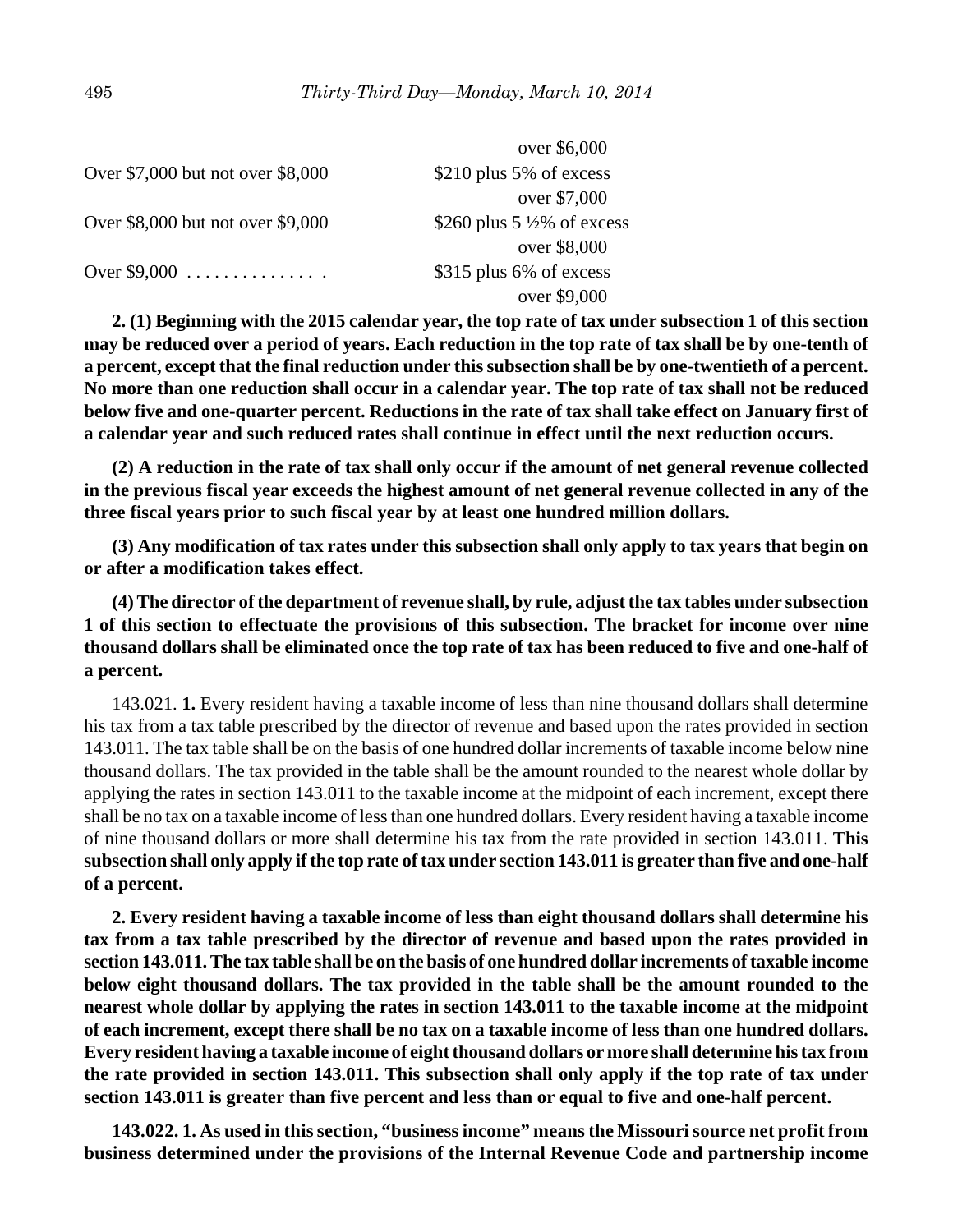**as determined by sections 143.401 and 143.471. Business income shall not include "compensation" as such term is defined under subsection 1 of Article IV of Section 32.200 or "guaranteed payments" as defined by the Internal Revenue Code.**

**2. In addition to all other modifications allowed by law, there shall be subtracted from the federal adjusted gross income of an individual taxpayer a percentage of business income, to the extent it is included in federal adjusted gross income when determining the taxpayer's Missouri adjusted gross income.**

**3. In the case of a small corporation described in section 143.471 or a partnership, computing the deduction allowed under subsection 2 of this section, taxpayers described in subdivisions (1) or (2) of this subsection shall be allowed such deduction apportioned in proportion to their share of ownership of the business on the last day of the taxpayer's tax period for which such deduction is being claimed when determining the Missouri adjusted gross income of:**

**(1) The shareholders of a small corporation as described in section 143.471;**

**(2) The partners in a partnership.**

**4. The percentage to be subtracted under subsection 2 of this section shall be increased over a period of years. Each increase in the percentage shall be by ten percent and no more than one increase shall occur in a calendar year. The maximum percentage that may be subtracted is fifty percent of business income. Any increase in the percentage that may be subtracted shall take effect on January first of a calendar year and such percentage shall continue in effect until the next percentage increase occurs. An increase shall only apply to tax years that begin on or after the increase takes effect.**

**5. An increase in the percentage that may be subtracted under subsection 2 of this section shall only occur if the amount of net general revenue collected in the previous fiscal year exceeds the highest amount of net general revenue collected in any of the three fiscal years prior to such fiscal year by at least one hundred million dollars.**

**6. The first year that a taxpayer may make the subtraction under subsection 2 of this section is 2015, provided that the provisions of subsection 5 of this section are met. If the provisions of subsection 5 of this section are met, the percentage that may be subtracted in 2015 is ten percent.**"; and

Further amend said bill, pages 6-10, section 253.550, by striking all of said section from the bill; and

Further amend said bill, pages 10-11, section 253.557, by striking all of said section from the bill; and

Further amend said bill, pages 11-17, section 253.599, by striking all of said section from the bill; and

Further amend the title and enacting clause accordingly.

Senator Schmitt moved that the above amendment be adopted.

Senator Schmitt offered **SA 1** to **SA 1**: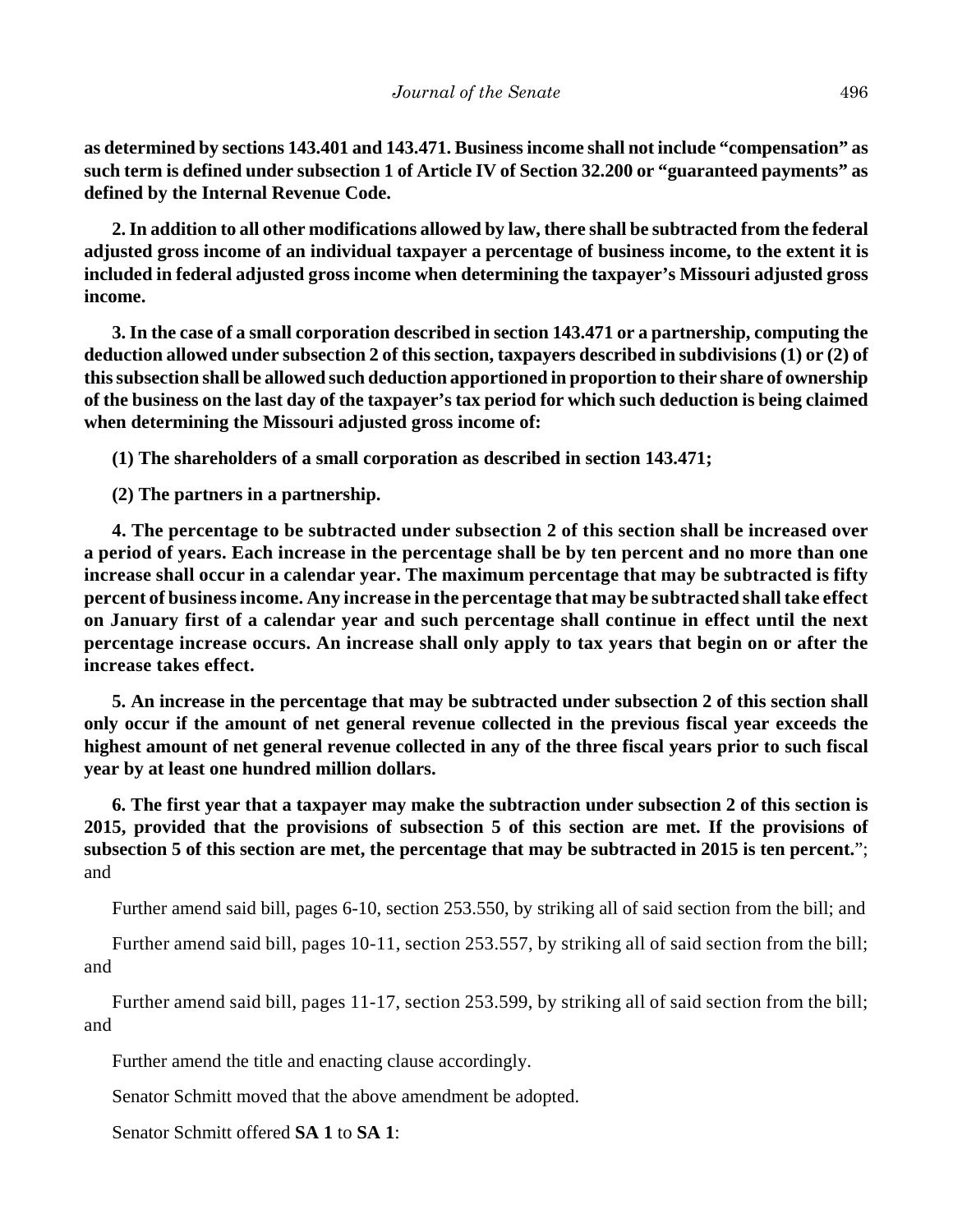# SENATE AMENDMENT NO. 1 TO SENATE AMENDMENT NO. 1

Amend Senate Amendment No. 1 to Senate Substitute No. 2 for Senate Committee Substitute for Senate Bills Nos. 509 and 496, Page 2, Section 143.011, Line 16, by striking the words "five and one-quarter" and inserting in lieu thereof the following: "**four and three-quarters**"; and

Further amend said amendment and section, page 3, line 4, by inserting immediately after said line the following:

# "**The bracket for income over eight thousand dollars shall be eliminated once the top rate of tax has been reduced to five percent.**"; and

Further amend said amendment, page 4, section 143.021, line 4, by inserting after all of said line the following:

"**3. Every resident having a taxable income of less than seven thousand dollars shall determine his tax from a tax table prescribed by the director of revenue and based upon the rates provided in section 143.011. The tax table shall be on the basis of one hundred dollar increments of taxable income below seven thousand dollars. The tax provided in the table shall be the amount rounded to the nearest whole dollar by applying the rates in section 143.011 to the taxable income at the midpoint of each increment, except there shall be no tax on a taxable income of less than one hundred dollars. Every resident having a taxable income of seven thousand dollars or more shall determine his tax from the rate provided in section 143.011. This subsection shall only apply if the top rate of tax under section 143.011 is greater than four and three-quarters percent and less than or equal to five percent.**".

Senator Schmitt moved that the above amendment be adopted.

Senator Nasheed requested a roll call vote be taken on the adoption of **SA 1** to **SA 1** and was joined in her request by Senators Holsman, Justus, Keaveny and Walsh.

| YEAS-Senators                     |            |         |        |          |              |        |             |
|-----------------------------------|------------|---------|--------|----------|--------------|--------|-------------|
| Brown                             | Cunningham | Dempsey | Dixon  | Justus   | Keaveny      | Kraus  | Munzlinger  |
| Nasheed                           | Richard    | Rupp    | Sater  | Schaefer | Schmitt      | Silvey | Wallingford |
| $Wasson - 17$                     |            |         |        |          |              |        |             |
| NAYS-Senators                     |            |         |        |          |              |        |             |
| Chappelle-Nadal                   | Emery      | Holsman | Kehoe  | Lager    | Lamping      | LeVota | Libla       |
| <b>Nieves</b>                     | Pearce     | Romine  | Schaaf | Sifton   | $Walsh - 14$ |        |             |
| Absent-Senator Parson-1           |            |         |        |          |              |        |             |
| Absent with leave—Senator Curls—1 |            |         |        |          |              |        |             |
| Vacancies-1                       |            |         |        |          |              |        |             |
|                                   |            |         |        |          |              |        |             |

**SA 1** to **SA 1** was adopted by the following vote: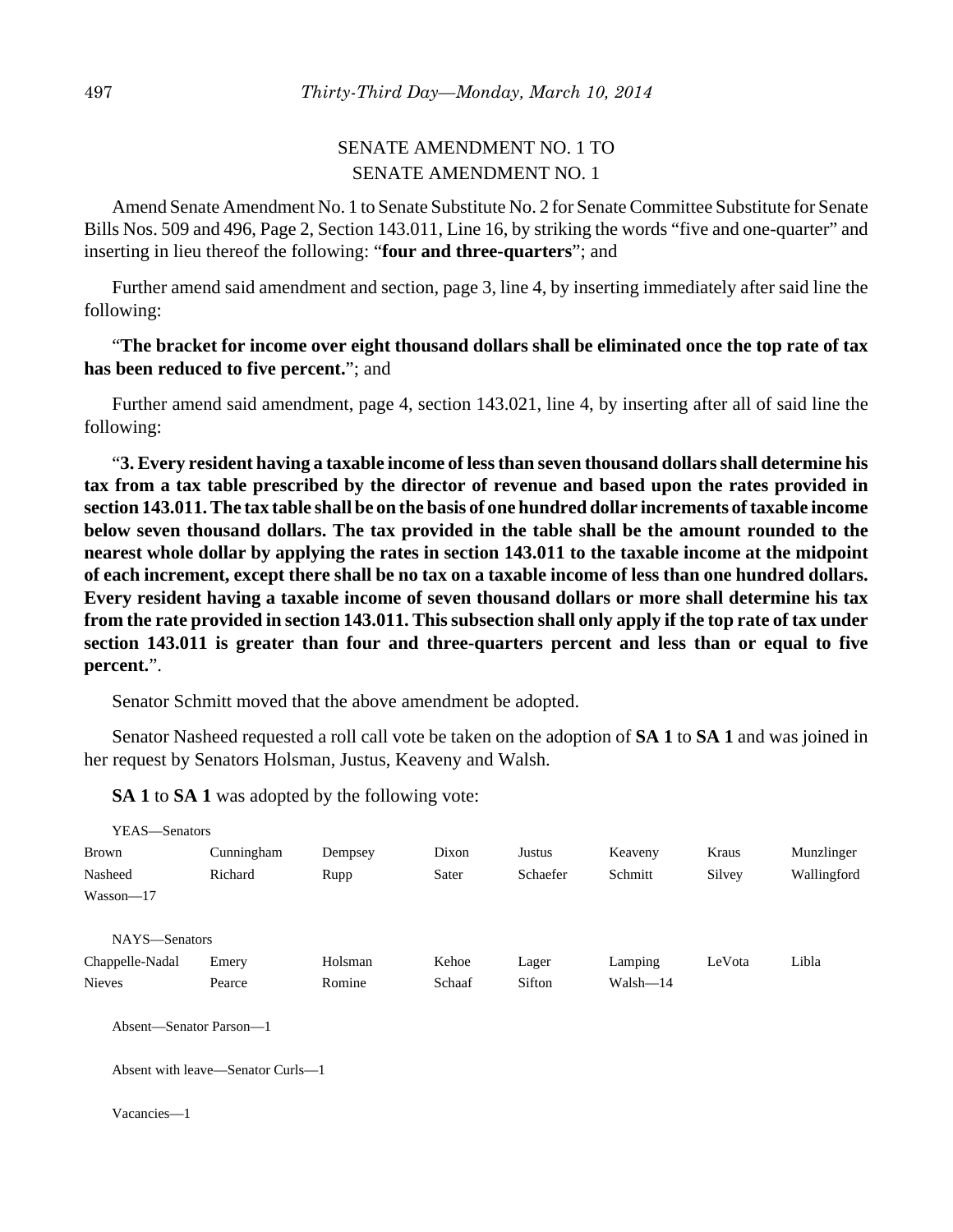Senator Silvey offered **SA 2** to **SA 1**:

# SENATE AMENDMENT NO. 2 TO SENATE AMENDMENT NO. 1

Amend Senate Amendment No. 1 to Senate Substitute No. 2 for Senate Committee Substitute for Senate Bills Nos. 509 and 496, Page 2, Section 143.011, Lines 20-24, by striking all of said lines and inserting in lieu thereof the following:

"**(2) A reduction in the rate of tax shall only occur if:**

**(a) The amount of net general revenue collected in the previous fiscal year exceeds the highest amount of net general revenue collected in any of the three fiscal years prior to such fiscal year by at least one hundred million dollars; and**

**(b) The amount appropriated to the state schools money fund created in section 166.051 for the current fiscal year is equal to the amount needed to fully fund the entitlement calculations under subsections 1 and 2 of section 163.031.**"; and

Further amend said amendment, page 5, section 143.022, lines 9-14, by striking all of said lines and inserting in lieu thereof the following:

"**5. An increase in the percentage that may be subtracted under subsection 2 of this section shall only occur if:**

**(1) The amount of net general revenue collected in the previous fiscal year exceeds the highest amount of net general revenue collected in any of the three fiscal years prior to such fiscal year by at least one hundred million dollars; and**

**(2) The amount appropriated to the state schools money fund created in section 166.051 for the current fiscal year is equal to the amount needed to fully fund the entitlement calculations under subsections 1 and 2 of section 163.031.**".

Senator Silvey moved that the above amendment be adopted.

Senator Schmitt raised the point of order that **SA 2** to **SA 1** is out of order in that it goes beyond the scope of the underlying of the bill.

The point of order was referred to the President Pro Tem who ruled it well taken.

At the request of Senator Kraus, **SB 509** and **SB 496**, with **SCS**, **SS No. 2** and **SA 1**, as amended (pending), were placed on the Informal Calendar.

Senator Kraus moved that **SB 510**, with **SCS**, be taken up for perfection, which motion prevailed.

**SCS** for **SB 510**, entitled:

# SENATE COMMITTEE SUBSTITUTE FOR SENATE BILL NO. 510

An Act to repeal sections 288.030 and 288.050, RSMo, and to enact in lieu thereof two new sections relating to disqualification from unemployment benefits.

Was taken up.

Senator Kraus moved that **SCS** for **SB 510** be adopted.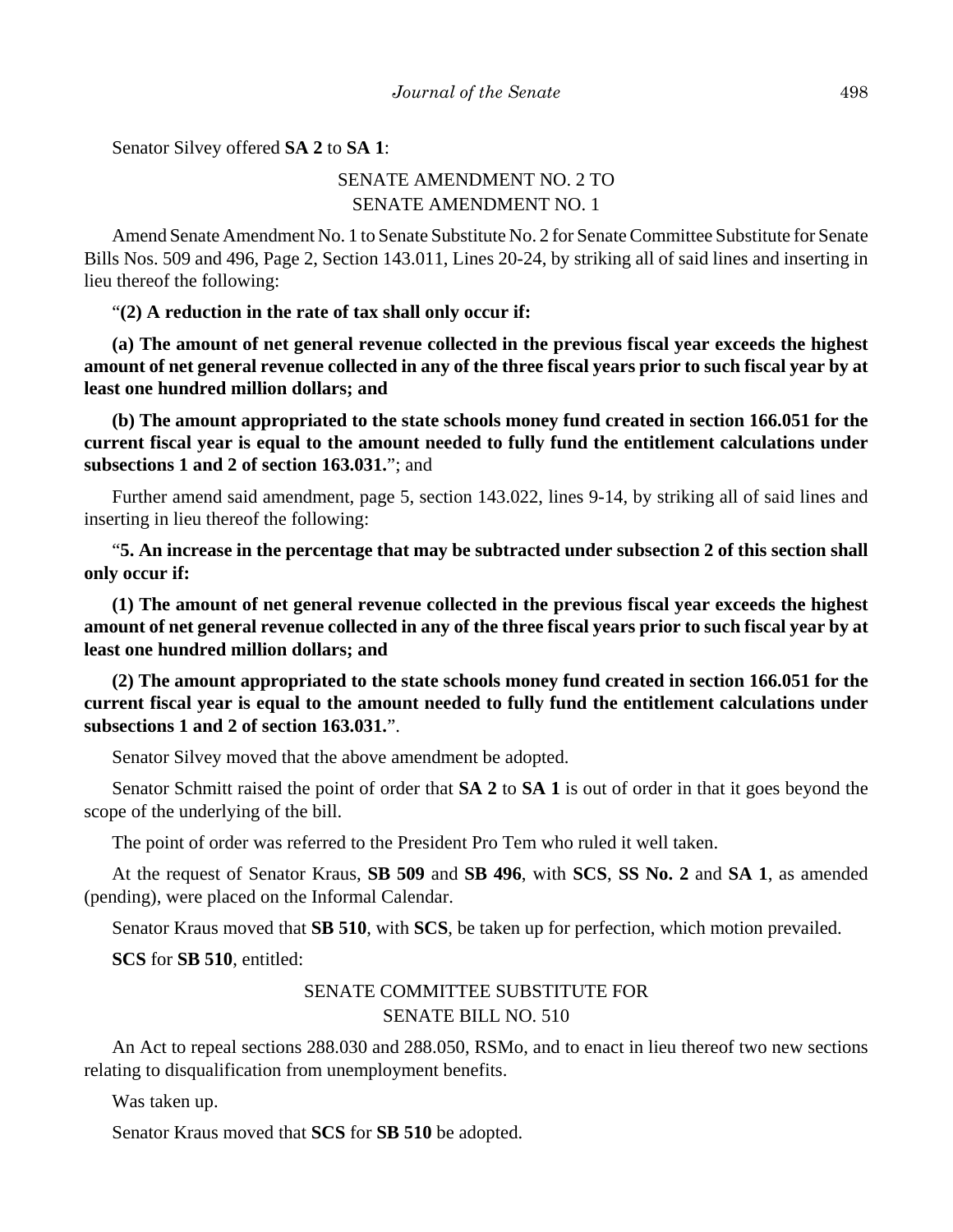Senator Kraus offered **SS** for **SCS** for **SB 510**, entitled:

# SENATE SUBSTITUTE FOR SENATE COMMITTEE SUBSTITUTE FOR SENATE BILL NO. 510

An Act to repeal sections 288.030 and 288.050, RSMo, and to enact in lieu thereof two new sections relating to disqualification from unemployment benefits.

Senator Kraus moved that **SS** for **SCS** for **SB 510** be adopted, which motion prevailed.

Senator Rupp assumed the Chair.

On motion of Senator Kraus, **SS** for **SCS** for **SB 510** was declared perfected and ordered printed.

At the request of Senator Lager, **SJR 25** was placed on the Informal Calendar.

Senator Schaaf moved that **SB 612**, with **SCS**, be called from the Informal Calendar and taken up for perfection, which motion prevailed.

**SCS** for **SB 612**, entitled:

# SENATE COMMITTEE SUBSTITUTE FOR SENATE BILL NO. 612

An Act to repeal section 143.183, RSMo, and to enact in lieu thereof one new section relating to nonresident entertainer income taxes.

Was taken up.

Senator Schaaf moved that **SCS** for **SB 612** be adopted, which motion prevailed.

On motion of Senator Schaaf, **SCS** for **SB 612** was declared perfected and ordered printed.

At the request of Senator Munzlinger, **SB 573**, with **SCS**, was placed on the Informal Calendar.

Senator Emery moved that **SB 523** be taken up for perfection, which motion prevailed.

On motion of Senator Emery, **SB 523** was declared perfected and ordered printed.

President Pro Tem Dempsey assumed the Chair.

## **SIGNING OF BILLS**

The President Pro Tem announced that all other business would be suspended and **SS** for **SB 668**, having passed both branches of the General Assembly, would be read at length by the Secretary, and if no objections be made, the bill would be signed by the President Pro Tem to the end that it may become law. No objections being made, the bill was so read by the Secretary and signed by the President Pro Tem.

Senator Rupp assumed the Chair.

# **SENATE BILLS FOR PERFECTION**

Senator Dixon moved that **SB 615** be taken up for perfection, which motion prevailed.

On motion of Senator Dixon, **SB 615** was declared perfected and ordered printed.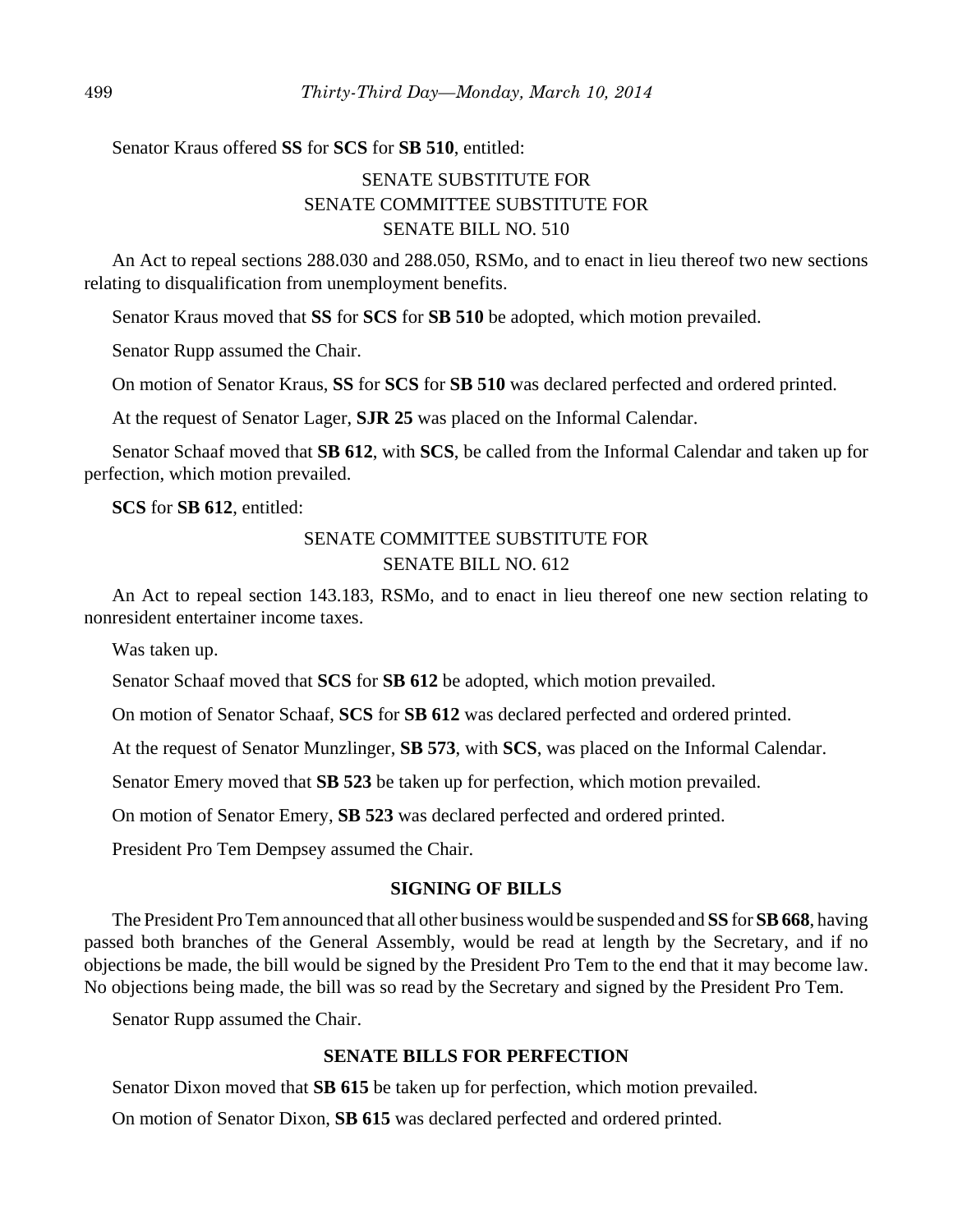Senator Wasson moved that **SB 691** be taken up for perfection, which motion prevailed. Senator Wasson offered **SS** for **SB 691**, entitled:

# SENATE SUBSTITUTE FOR SENATE BILL NO. 691

An Act to amend chapter 379, RSMo, by adding thereto one new section relating to sinkhole insurance coverage for property damage caused by sinkhole activity.

Senator Wasson moved that **SS** for **SB 691** be adopted, which motion prevailed.

On motion of Senator Wasson, **SS** for **SB 691** was declared perfected and ordered printed.

**SB 718** was placed on the Informal Calendar.

Senator Schmitt moved that **SB 689** be taken up for perfection, which motion prevailed.

Senator Dixon assumed the Chair.

Senator Schmitt offered **SA 1**, which was read:

## SENATE AMENDMENT NO. 1

Amend Senate Bill No. 689, Page 2, Section 311.200, Line 45, by inserting after all of said line the following:

"Section B. The provisions of this act shall take effect on January 1, 2015."; and

Further amend the title accordingly.

Senator Schmitt moved that the above amendment be adopted, which motion prevailed.

On motion of Senator Schmitt, **SB 689**, as amended, was declared perfected and ordered printed.

Senator Rupp moved that **SB 773** be taken up for perfection, which motion prevailed.

Senator Munzlinger offered **SA 1**:

## SENATE AMENDMENT NO. 1

Amend Senate Bill No. 773, Page 1, In the Title, Line 3, by striking all of said line and inserting in lieu thereof the following: "to emergency service providers."; and

Further amend said bill, page 4, section 190.105, line 95 by inserting immediately after all of said line the following:

"**190.336. 1. Each member of an emergency services board established pursuant to section 190.335 shall be subject to recall from office by the registered voters of the election district from which he or she was elected. Proceedings may be commenced for the recall of any such member by the filing of a notice of intention to circulate a recall petition under this section.**

**2. Proceedings may not be commenced against any member if, at the time of commencement, such member:**

**(1) Has not held office during his or her current term for a period of more than one hundred eighty days;**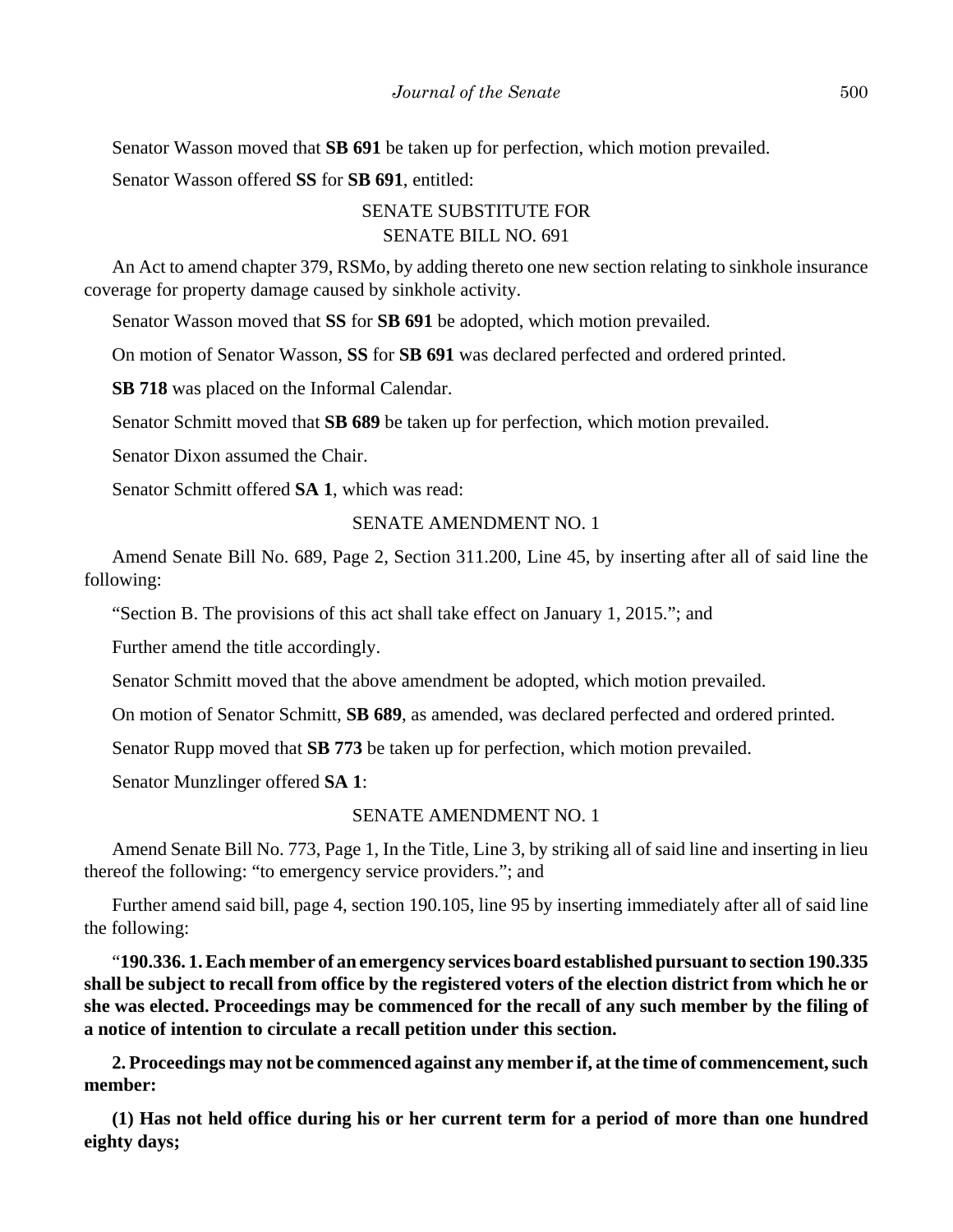**(2) Has one hundred eighty days or less remaining in his or her term; or**

**(3) Has had a recall election determined in his or her favor within the current term of office.**

**3. The notice of intention to circulate a recall petition shall be served personally, or by certified mail, on the board member sought to be recalled. A copy thereof shall be filed, along with an affidavit of the time and manner of service, with the election authority, as defined in chapter 115. A separate notice shall be filed for each board member sought to be recalled and shall contain all of the following:**

**(1) The name of the board member sought to be recalled;**

**(2) A statement, not exceeding two hundred words in length, of the reasons for the proposed recall; and**

**(3) The names and business or residential addresses of at least one but not more than five proponents of the recall.**

**4. Within seven days after the filing of the notice of intention, the board member may file with the election authority a statement, not exceeding two hundred words in length, in answer to the statement of the proponents. If an answer is filed, the board member shall also serve a copy of it, personally or by certified mail, on one of the proponents named in the notice of intention. The statement and answer are intended solely to be used for the information of the voters. No insufficiency in form or substance of such statements shall affect the validity of the election proceedings.**

**5. Before any signature may be affixed to a recall petition, the petition is required to bear all of the following:**

**(1) A request that an election be called to elect a successor to the board member;**

**(2) A copy of the notice of intention, including the statement of grounds for recall;**

**(3) The answer of the board member sought to be recalled, if any exists. If the board member has not answered, the petition shall so state; and**

**(4) A place for each signer to affix his or her signature, printed name, and residential address, including any address in a city, town, village, or unincorporated community.**

**6. Each section of the petition, when submitted to the election authority, shall have attached to it an affidavit signed by the person circulating such section, setting forth all of the following:**

**(1) The printed name of the affiant;**

**(2) The residential address of the affiant;**

**(3) That the affiant circulated that section and saw the appended signatures be written;**

**(4) That according to the best information and belief of the affiant, each signature is the genuine signature of the person whose name it purports to be;**

**(5) That the affiant is a registered voter of the election district of the board member sought to be recalled; and**

**(6) The dates between which all the signatures to the petition were obtained.**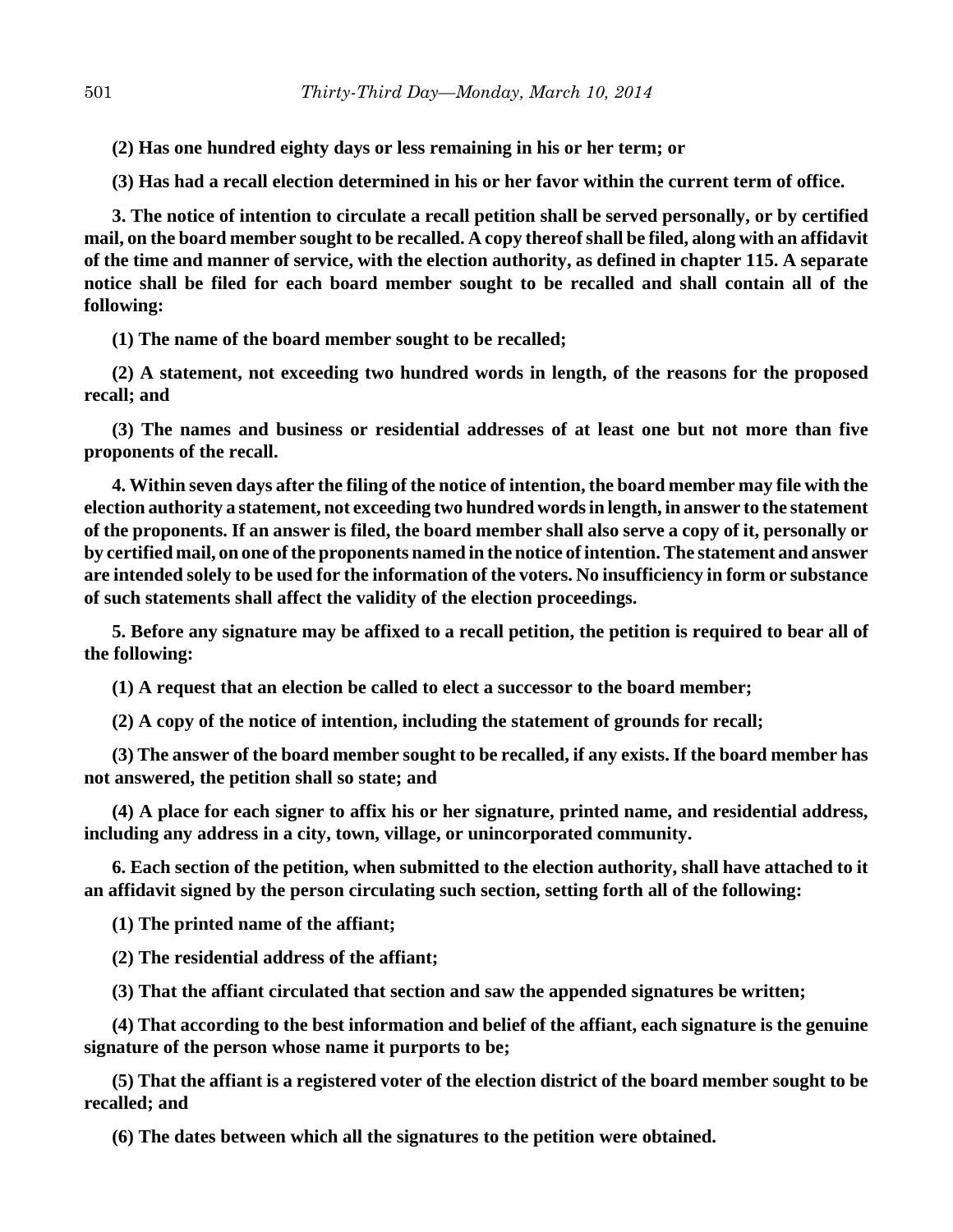**7. A recall petition shall be filed with the election authority not more than one hundred eighty days after the filing of the notice of intention.**

**8. The number of qualified signatures required in order to recall a board member shall be equal in number to at least twenty-five percent of the number of voters who voted in the most recent gubernatorial election in such election district.**

**9. Within twenty days from the filing of the recall petition the election authority shall determine whether the petition was signed by the required number of qualified signatures. The election authority shall file with the petition a certificate showing the results of the examination. The election authority shall give the proponents a copy of the certificate upon their request.**

**10. If the election authority certifies the petition to be insufficient, it may be supplemented within ten days of the date of certification by filing additional petition sections containing all of the information required by this section. Within ten days after the supplemental copies are filed, the election authority shall file with them a certificate stating whether or not the petition as supplemented is sufficient.**

**11. If the certificate shows that the petition as supplemented is insufficient, no action shall be taken on it; however, the petition shall remain on file.**

**12. If the election authority finds the signatures on the petition, together with the supplementary petition sections, if any, to be sufficient, it shall submit its certificate as to the sufficiency of the petition to the emergency services board prior to its next meeting. The certificate shall contain:**

**(1) The name of the member whose recall is sought;**

- **(2) The number of signatures required by law;**
- **(3) The total number of signatures on the petition; and**
- **(4) The number of valid signatures on the petition.**

**13. Following the emergency services board's receipt of the certificate, the election authority shall order an election to be held on one of the election days specified in section 115.123. The election shall be held not less than forty-five days but not more than one hundred twenty days from the date the emergency services board receives the petition. Nominations for board membership openings under this section shall be made by filing a statement of candidacy with the election authority.**

**14. At any time prior to forty-two days before the election, the member sought to be recalled may offer his or her resignation. If his or her resignation is offered, the recall question shall be removed from the ballot and the office declared vacant. The member who resigned shall not fill the vacancy, which shall be filled as otherwise provided by law.**

**15. The provisions of chapter 115 governing the conduct of elections shall apply, where appropriate, to recall elections held under this section. The costs of the election shall be paid as provided in chapter 115.**"; and

Further amend the title and enacting clause accordingly.

Senator Munzlinger moved that the above amendment be adopted, which motion prevailed.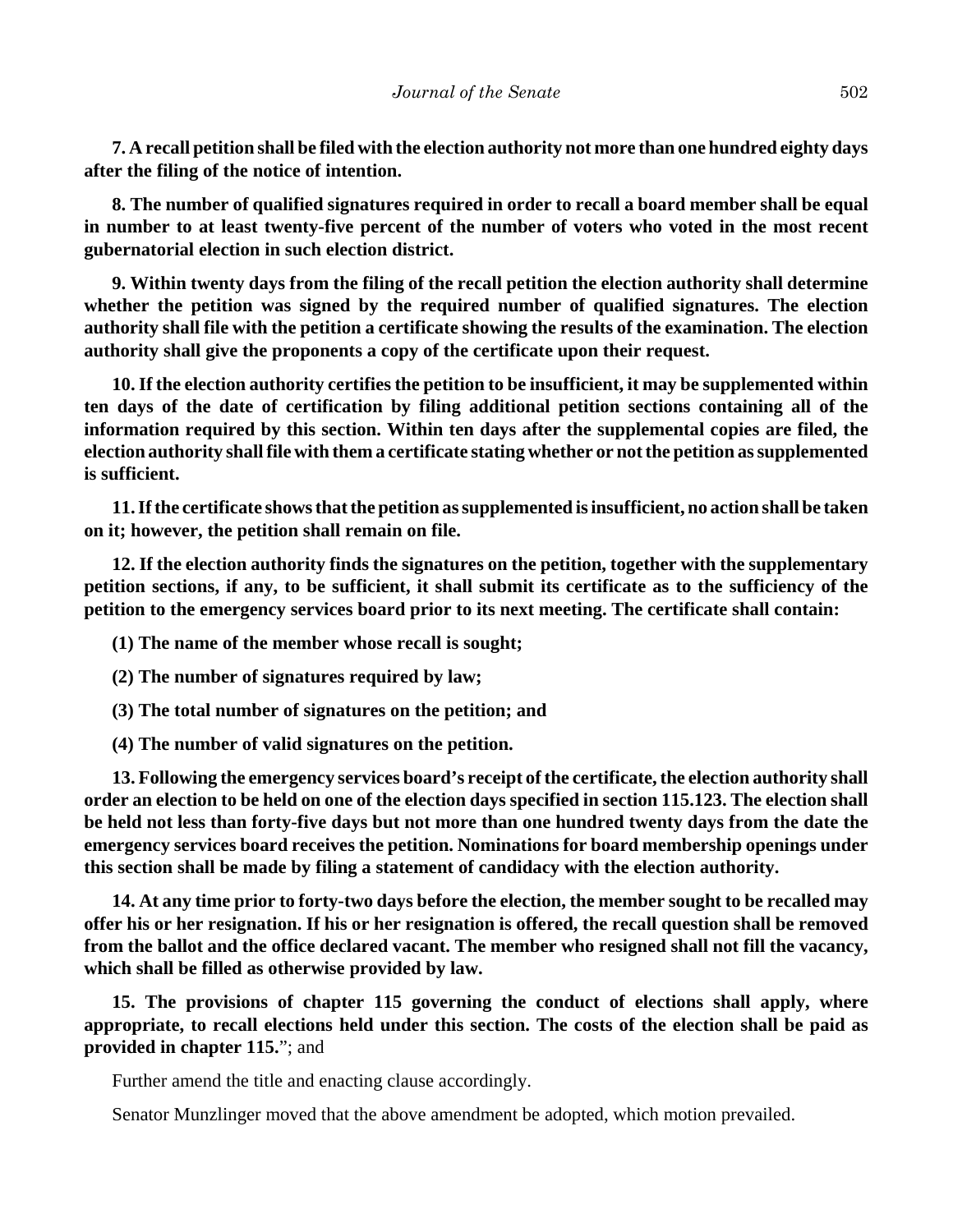On motion of Senator Rupp, **SB 773**, as amended, was declared perfected and ordered printed.

Senator Nasheed moved that **SB 731**, with **SCS**, be taken up for perfection, which motion prevailed.

**SCS** for **SB 731**, entitled:

# SENATE COMMITTEE SUBSTITUTE FOR SENATE BILL NO. 731

An Act to repeal sections 82.1025, 82.1027, 82.1028, 82.1029, and 82.1030, RSMo, and to enact in lieu thereof five new sections relating to property regulations in certain cities and counties.

Was taken up.

Senator Nasheed moved that **SCS** for **SB 731** be adopted.

Senator Lager offered **SA 1**:

## SENATE AMENDMENT NO. 1

Amend Senate Committee Substitute for Senate Bill No. 731, Page 1, Section A, Line 3, by inserting immediately after all of said line the following:

"79.130. **1.** The style of the ordinances of the city shall be: "Be it ordained by the board of aldermen of the city of ........., as follows:" No ordinance shall be passed except by bill, and no bill shall become an ordinance unless on its final passage a majority of the members elected to the board of aldermen shall vote for it, and the ayes and nays be entered on the journal. Every proposed ordinance shall be introduced to the board of aldermen in writing and shall be read by title or in full two times prior to passage, both readings may occur at a single meeting of the board of aldermen. If the proposed ordinance is read by title only, copies of the proposed ordinance shall be made available for public inspection prior to the time the bill is under consideration by the board of aldermen. No bill shall become an ordinance until it shall have been signed by the mayor or person exercising the duties of the mayor's office, or shall have been passed over the mayor's veto, as herein provided.

# **2. The provisions of this section shall not apply to ordinances proposed or passed under section 79.135.**

**79.135. 1. Any proposed ordinance may be submitted to the board of aldermen by petition signed by at least ten percent of the registered voters voting for mayor at the last municipal election. The petition shall contain, in addition to the requisite number of valid signatures, the full text of the ordinance sought to be passed and a request that the ordinance be submitted to a vote of the people if not passed by the board of aldermen. Prior to distributing the petition for signatures, the proposed ordinance may be submitted to the city attorney for review. The city attorney may provide comments regarding the ordinance to the petitioners but shall return the comments no later than thirty calendar days of the request for review.**

**2. The signatures to the petition need not all be appended to one paper, but each signer shall add to his or her signature his or her place of residence, giving the street and number. One of the signers of each such paper shall make oath before an officer competent to administer oaths that the statements therein made are true as he or she believes and that each signature to the paper appended is the genuine signature of the person whose name it purports to be.**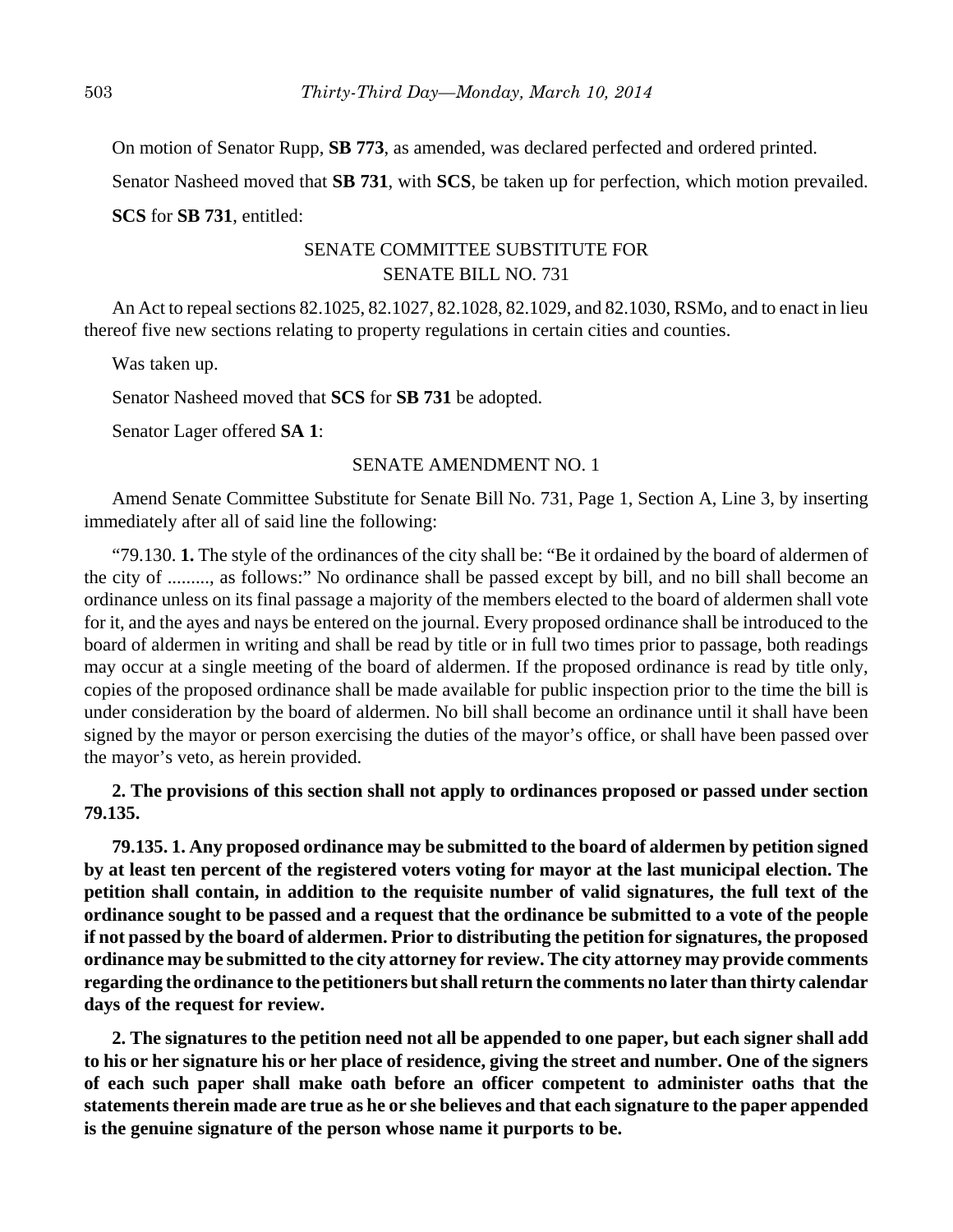**3. Within ten days from the date of filing such petition, the city clerk shall examine and ascertain whether the petition is signed by the requisite number of voters, and, if necessary, the board of aldermen shall allow the clerk extra help for such purpose. The clerk shall attach a certificate of examination to the petition. If by the clerk's certificate the petition is shown to be insufficient, the petition may be amended within ten days from the date of the issuance of the clerk's certificate. The clerk shall, within ten days after such amendment, make like examination of the amended petition. If the second certificate shows the petition to be insufficient, the petition shall be returned to the person filing it, without prejudice to the filing of a new petition to the same effect. If the petition is deemed to be sufficient, the clerk shall submit it to the board of aldermen without delay.**

**4. Upon receipt of the petition and certificate from the clerk, the board of aldermen shall either:**

**(1) Pass said ordinance without alteration within twenty days after attachment of the clerk's certificate to the accompanying petition; or**

**(2) Submit the question without alteration to the voters at the next municipal election, or, if the petition has been signed by twenty five percent or more of the registered voters voting for mayor at the last municipal election, the board of aldermen shall immediately submit the question without alteration to the voters of the city.**

**5. The question shall be submitted in substantially the following form:**

**Shall the following ordinance be (adopted) (repealed)? (Set out ordinance)** 

**6. If a majority of the voters vote in favor thereof, such ordinance shall thereupon become a valid and binding ordinance of the city.**

**7. Any number of proposed ordinances may be voted upon at the same election, in accordance with the provisions of this section.**

**8. Any ordinance in effect that was proposed by petition cannot be repealed except by a vote of the people. The board of aldermen may submit a proposition for the repeal of any such ordinance or for amendments thereto, to be voted upon at any municipal election; and should such proposition receive a majority of the votes cast thereon, such ordinance shall thereby be repealed or amended accordingly. The board of aldermen may amend an ordinance proposed by petition without a vote of the people, but the original purpose of the ordinance may not be changed by such amendment.**"; and

Further amend the title and enacting clause accordingly.

Senator Lager moved that the above amendment be adopted.

Senator Nasheed raised the point of order that **SA 1** is out of order in that it goes beyond the scope of the bill and further that it is not germane to the subject matter of the underlying bill.

The point of order was referred to the President Pro Tem who ruled it well taken.

Senator Pearce assumed the Chair.

Senator Emery offered **SA 2**, which was read: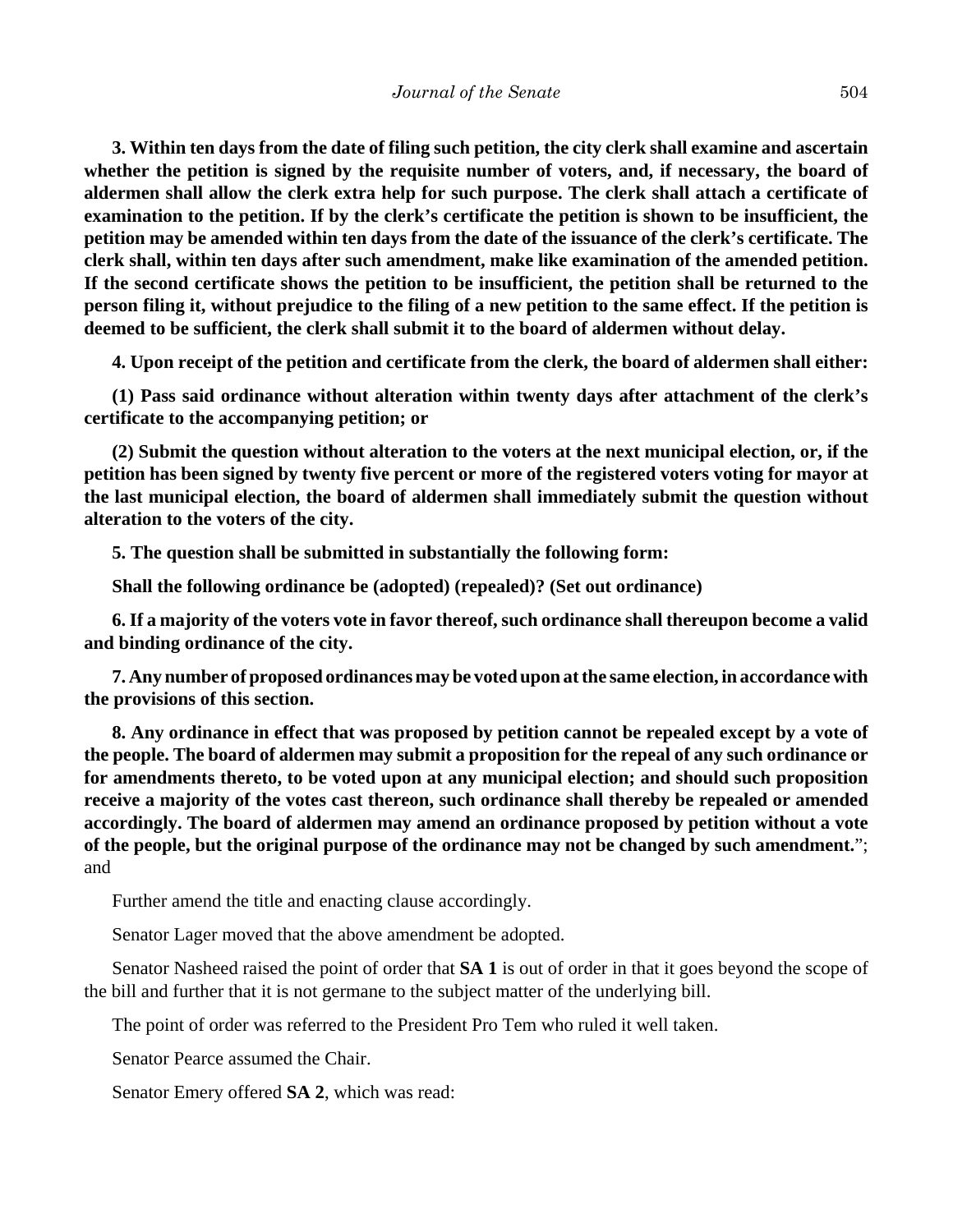#### SENATE AMENDMENT NO. 2

Amend Senate Committee Substitute for Senate Bill No. 731, Pages 3-4, Section 82.1025, Lines 87-96, by striking all of said lines from the bill; and further renumber the remaining subsection accordingly; and

Further amend said bill, page 8, section 82.1029, lines 96 to 104, by striking all of said lines from the bill.

Senator Emery moved that the above amendment be adopted.

At the request of Senator Emery, **SA 2** was withdrawn.

Senator Schaaf offered **SA 3**, which was read:

#### SENATE AMENDMENT NO. 3

Amend Senate Committee Substitute for Senate Bill No. 731, Pages 3-4, Section 82.1025, Lines 87-96, by striking all of said lines from the bill; and further renumber the remaining subsection accordingly; and

Further amend said bill, page 8, section 82.1029, lines 96 to 104, by striking all of said lines from the bill.

Senator Schaaf moved that the above amendment be adopted.

At the request of Senator Nasheed, **SB 731**, with **SCS** and **SA 3** (pending), was placed on the Informal Calendar.

Senator Parson moved that **SB 672**, with **SCS**, be taken up for perfection, which motion prevailed.

**SCS** for **SB 672**, entitled:

# SENATE COMMITTEE SUBSTITUTE FOR SENATE BILL NO. 672

An Act to repeal sections 56.067, 56.265, 56.363, 56.807, and 56.816, RSMo, and to enact in lieu thereof five new sections relating to county prosecutors.

Was taken up.

Senator Parson moved that **SCS** for **SB 672** be adopted.

Senator Dixon offered **SA 1**:

## SENATE AMENDMENT NO. 1

Amend Senate Committee Substitute for Senate Bill No. 672, Page 1, Section A, Line 3, by inserting after all of said line the following:

"1.020. As used in the statutory laws of this state, unless otherwise specially provided or unless plainly repugnant to the intent of the legislature or to the context thereof:

(1) "Certified mail" or "certified mail with return receipt requested", includes certified mail carried by the United States Postal Service, or any parcel or letter carried by an overnight, express, or ground delivery service that allows a sender or recipient to electronically track its location and provides record of the signature of the recipient;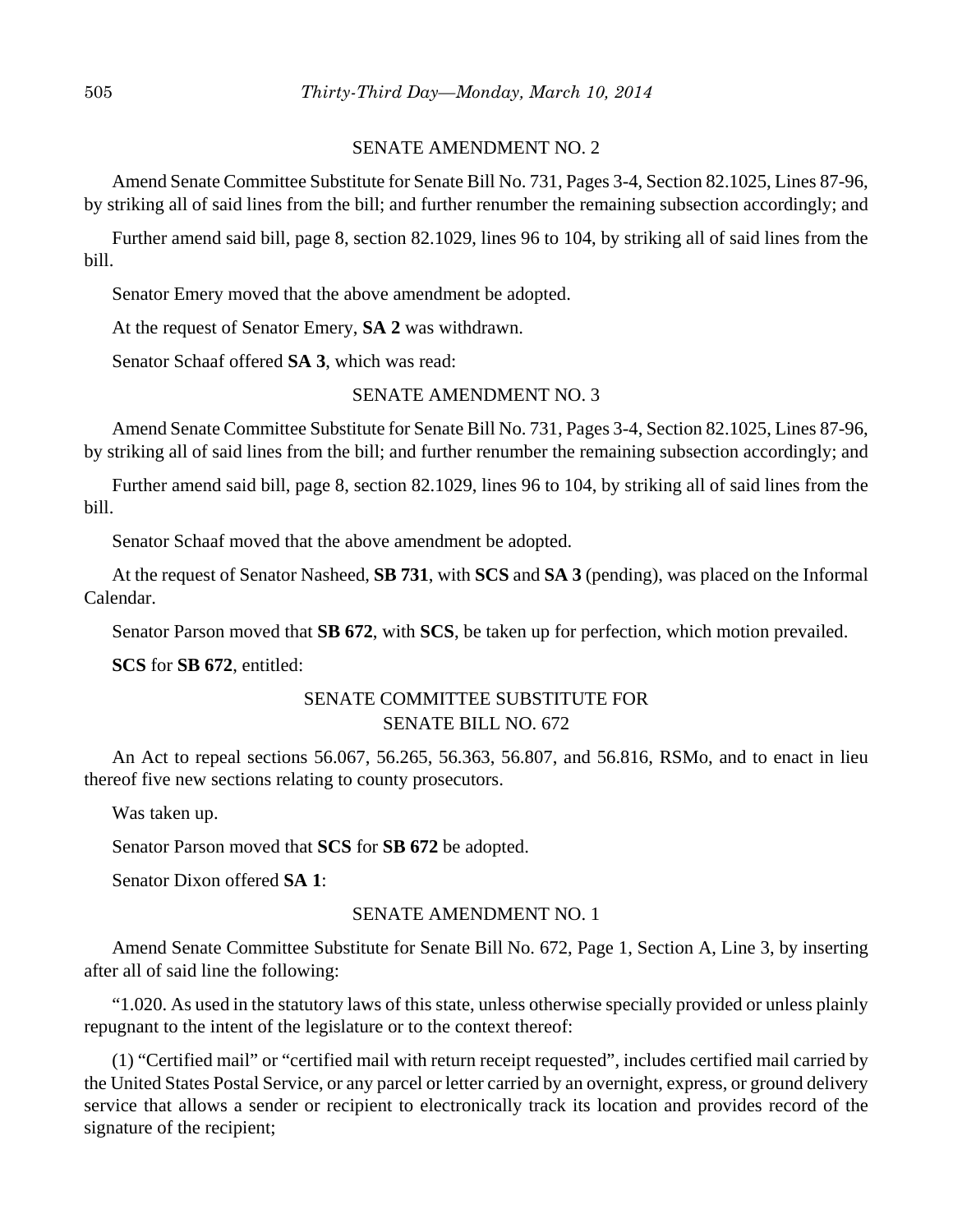(2) **[**"County or circuit attorney" means prosecuting attorney**] "County attorney", "circuit attorney", "district attorney", "prosecuting attorney", or "prosecutor" or any derivation thereof, when used in the context of the functions, duties, powers, and responsibilities of the office, means an elected official of a county or designated district with the responsibility for prosecuting violations of state law**;

(3) "Executor" includes administrator where the subject matter applies to an administrator;

(4) "General election" means the election required to be held on the Tuesday succeeding the first Monday of November, biennially;

(5) "Guardian", if used in a section in a context relating to property rights or obligations, means conservator of the estate as defined in chapter 475. "Guardianship", if used in a section in a context relating to rights and obligations other than property rights or obligations, means guardian of the person as defined in chapter 475;

(6) "Handicap" means a mental or physical impairment that substantially limits one or more major life activities, whether the impairment is congenital or acquired by accident, injury, or disease, and where the impairment is verified by medical findings;

(7) "Heretofore" means any time previous to the day when the statute containing it takes effect; and "hereafter" means the time after the statute containing it takes effect;

(8) "In vacation" includes any adjournment of court for more than one day whenever any act is authorized to be done by or any power given to a court, or judge thereof in vacation, or whenever any act is authorized to be done by or any power given to a clerk of any court in vacation;

(9) "Incompetent", if used in a section in a context relating to actual occupational ability without reference to a court adjudication of incompetency, means the actual ability of a person to perform in that occupation. "Incompetent", if used in a section in a context relating to the property rights and obligations of a person, means a disabled person as defined in chapter 475. "Incompetent", if used in a section in a context relating to the rights and obligations of a person other than property rights and obligations, means an incapacitated person as defined in chapter 475;

(10) "Justice of the county court" means commissioner of the county commission;

(11) "Month" and "year". "Month" means a calendar month, and "year" means a calendar year unless otherwise expressed, and is equivalent to the words year of our Lord;

(12) The word "person" may extend and be applied to bodies politic and corporate, and to partnerships and other unincorporated associations;

(13) "Personal property" includes money, goods, chattels, things in action and evidences of debt;

(14) "Place of residence" means the place where the family of any person permanently resides in this state, and the place where any person having no family generally lodges;

(15) "Preceding" and "following", when used by way of reference to any section of the statutes, mean the section next preceding or next following that in which the reference is made, unless some other section is expressly designated in the reference;

(16) "Property" includes real and personal property;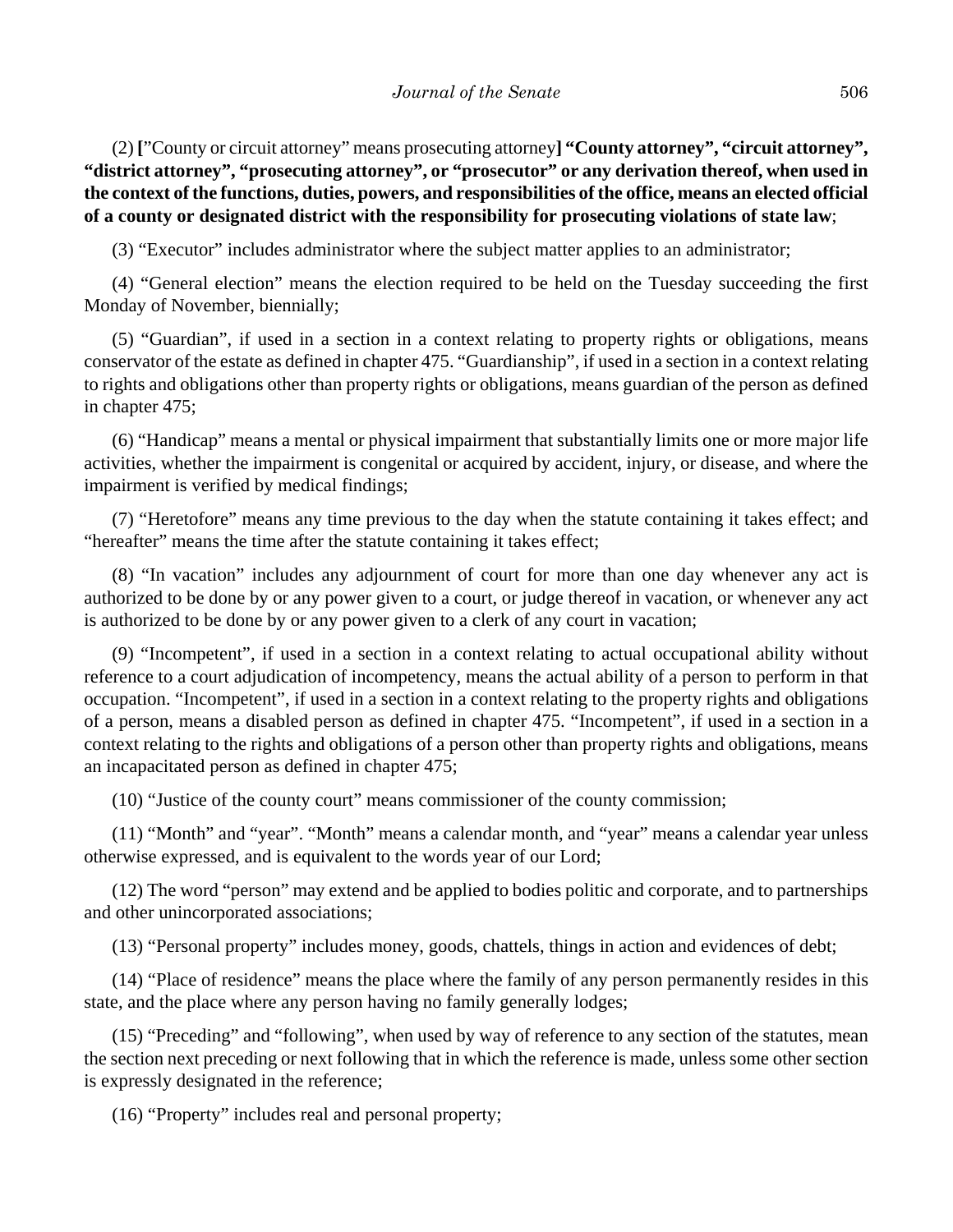(17) "Real property" or "premises" or "real estate" or "lands" is coextensive with lands, tenements and hereditaments;

(18) "State", when applied to any of the United States, includes the District of Columbia and the territories, and the words "United States" includes such district and territories;

(19) "Under legal disability" includes persons within the age of minority or of unsound mind or imprisoned;

(20) "Ward", if used in a section in a context relating to the property rights and obligations of a person, means a protectee as defined in chapter 475. "Ward", if used in a section in a context relating to the rights and obligations of a person other than property rights and obligations, means a ward as defined in chapter 475;

(21) "Will" includes the words testament and codicil;

(22) "Written" and "in writing" and "writing word for word" includes printing, lithographing, or other mode of representing words and letters, but in all cases where the signature of any person is required, the proper handwriting of the person, or his mark, is intended.

56.010. **1.** At the general election to be held in **[**this state in the year A.D. 1982, and every four years thereafter,**] the years provided under this section,** there shall be elected **[**in each county of this state**]** a prosecuting attorney **or district attorney**, who shall be a person learned in the law, duly licensed to practice as an attorney at law in this state, and enrolled as such, at least twenty-one years of age, and who has been a bona fide resident of the county **or prosecutorial district** in which he **or she** seeks election for twelve months next preceding the date of the general election at which he is a candidate for such office and shall hold his **or her** office for four years, and until his **or her** successor is elected, commissioned and qualified.

**2. At the general election in the year 2018, and every four years thereafter, in each county that has not entered into a prosecutorial district under section 56.015, there shall be elected a prosecuting attorney.**

**3. At the general election in the year 2018, and every four years thereafter, in each prosecutorial district formed pursuant to section 56.015, there shall be elected a district attorney.**

**4. At the general election provided for in its charter, and every four years thereafter, in any judicial circuit composed of a single charter county, there shall be elected a prosecuting attorney or district attorney, as the charter may direct.**

**5. At the general election in the year 2016, in any county which has adopted a resolution or charter amendment pursuant to section 56.015 prior to January 1, 2015, there shall be elected a district attorney, for a term of two years.**

**56.015. 1. The governing bodies of any two or more contiguous counties within a single judicial circuit may act cooperatively in the common employment of a district attorney. Additional counties within the judicial circuit may be admitted to participation by the consent of each county already participating and each county seeking to participate upon the approval of a new joint agreement under subsection 3 of this section. The territorial area comprising the participating counties shall be designated a "prosecutorial district" and, once elected at a general election pursuant to section 56.010, the prosecuting attorney serving the area shall be known as a "district attorney", who shall have the**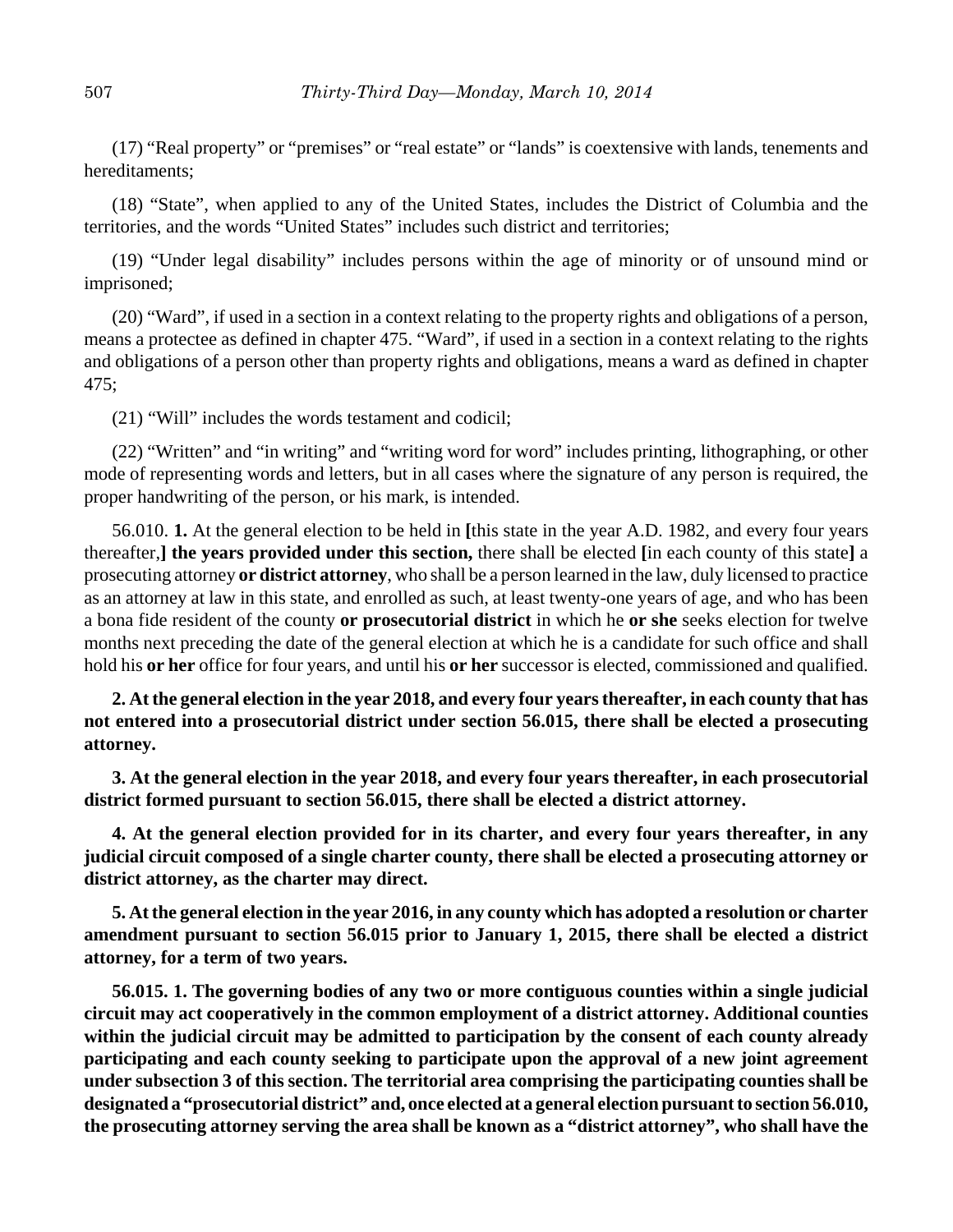**same duties prescribed by this chapter for prosecuting attorneys throughout the state and any additional duties as provided in section 56.060. In order to form or join a prosecutorial district:**

**(1) For counties not having a charter form of government, the county commission shall adopt a resolution to form or join a prosecutorial district and approve the joint agreement provided for in subsection 3 of this section;**

**(2) For counties having a charter form of government, the governing body shall adopt a charter amendment to form or join a prosecutorial district and approve the joint agreement provided for in subsection 3 of this section; and**

**(3) For any county seeking to form or join a prosecutorial district prior to January 1, 2015, the county commission shall receive written consent from the elected county prosecuting attorney before adopting the resolution or charter amendment.**

**2. Notice of the adoption of a resolution or charter amendment under subsection 1 of this section shall be transmitted to the secretary of state and the election authority of each county within the prosecutorial district at least twelve months in advance of the next general election at which a district attorney is to be elected under section 56.010. Except as otherwise provided under subsection 4 or 5 of this section, the formation or expansion of the prosecutorial district and abolishment of the county office of prosecuting attorney shall not take effect until a district attorney elected at the next general election pursuant to section 56.010 has entered upon the discharge of his or her duties.**

**3. The governing bodies of the counties electing to join together in a prosecutorial district shall approve a joint agreement which specifies the duties of each county. If any county seeks to join a prosecutorial district which has already been established pursuant to this section, the joint agreement shall be rewritten and reapproved by the governing body of each member county. Any agreement shall contain the following:**

**(1) The names of the counties within the district;**

**(2) The formula for calculating each county's contribution to the costs of the district;**

**(3) The formula for calculating each county's portion of the fee collected under subsection 4 of section 56.060; and**

**(4) The timing and procedures for approval of the prosecutorial district's annual budget by the governing bodies of the member counties.**

**4. In any judicial circuit composed of a single county, the governing body of the county may convert the office of prosecuting attorney to the office of district attorney. The district attorney shall have the same duties prescribed by this chapter for prosecuting attorneys throughout the state and any additional duties as provided under section 56.060. If the office is converted, the county shall be designated a prosecutorial district. In order to convert the office to that of a prosecutorial district:**

**(1) In a judicial circuit composed of a single charter county, the governing body of the county shall adopt a charter amendment to convert the office of prosecuting attorney to the office of district attorney;**

**(2) In a judicial circuit composed of a single noncharter county, the governing body of the county**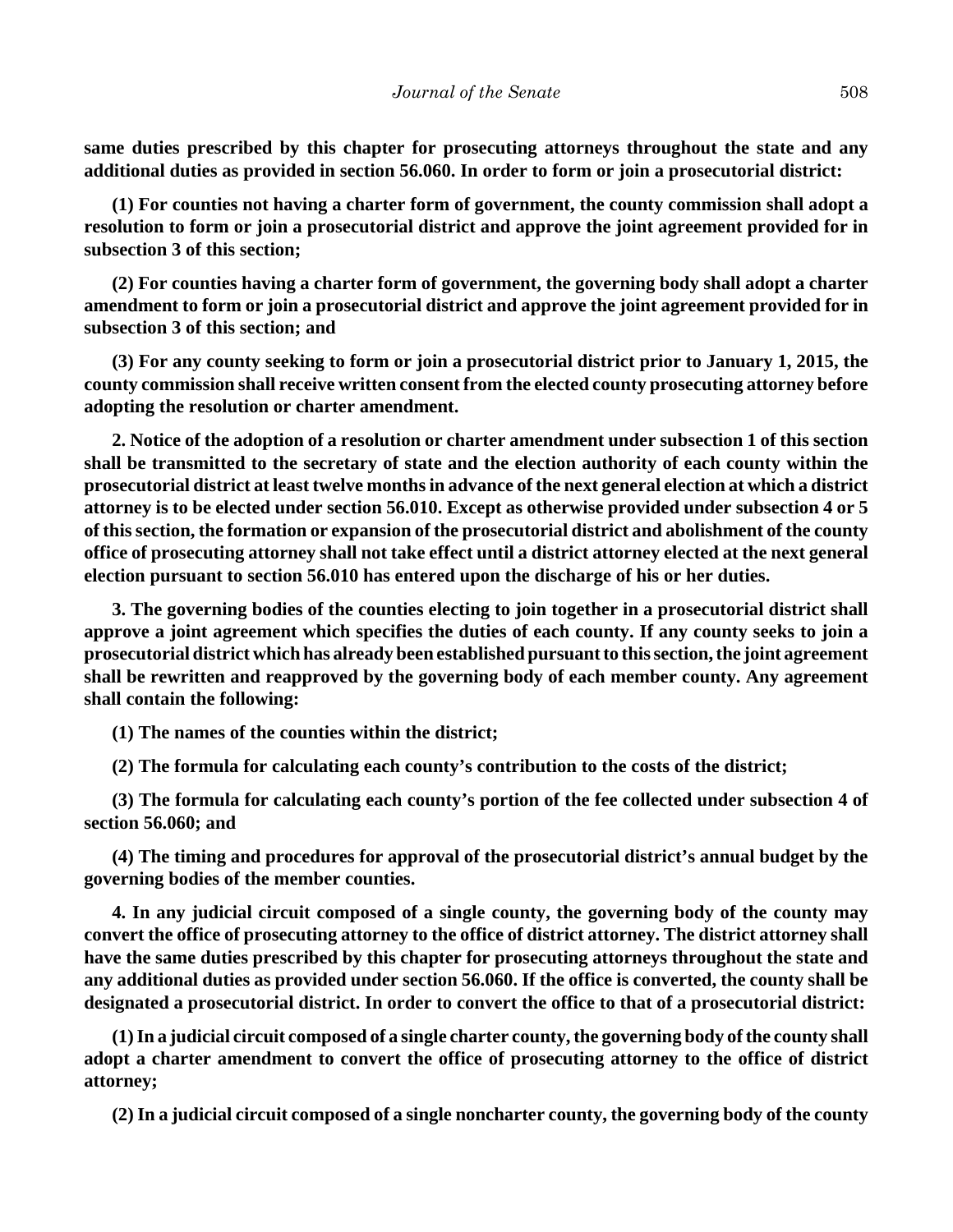**shall adopt a resolution to convert the office of prosecuting attorney to the office of district attorney.**

**5. The prosecuting attorney of a county electing to convert the office as provided for in subsection 4 of this section shall perform the additional duties of a district attorney immediately upon the governing body taking the action provided for in subsection 4 of this section, but the election of a district attorney shall not occur until the next regular election for the office.**

**56.017. 1. Each district attorney shall have all the powers and duties of the office of prosecuting attorney provided to prosecuting attorneys in counties of the first classification under this chapter. Each district attorney representing counties of the second, third, or fourth classification shall also perform the duties provided for prosecuting attorneys in such counties under sections 56.291, 56.293, 56.300, and 56.305.**

**2. Each district attorney shall be responsible for the budgets and staff of the offices within the prosecutorial district or county. During his or her initial two-year term, any district attorney elected at the general election in 2016 shall employ as an assistant district attorney each person who served as an elected prosecuting attorney in any county in the prosecutorial district at the time of the election. Each district attorney may appoint such additional assistant district attorneys, and may employ such investigators and stenographic and clerical help as the district attorney deems necessary for the proper discharge of the duties of the district attorney's office, and may set their compensation within the limits of the allocations made for that purpose by joint agreement of the governing bodies of the counties in the prosecutorial district. The compensation for the assistant district attorneys, investigators and stenographic and clerical help shall be paid in equal installments out of the respective county treasuries in the same manner as other county employees are paid.**

**3. The assistant district attorneys shall be subject to the same fines and penalties for neglect of duty or misdemeanor in office as the district attorney.**

**4. All assistant district attorneys, investigators, and stenographic and clerical help shall hold office at the pleasure of the district attorney.**

56.060. 1. Each prosecuting attorney **or district attorney** shall**:**

**(1)** Commence and prosecute all **[**civil and**]** criminal actions **by adults** in the prosecuting attorney's county **or district attorney's prosecutorial district** in which the county or state is concerned**[**,**];**

**(2) Represent the state in any misdemeanor case that is taken to the court of appeals by appeal and make out and cause to be printed, at the expense of the county, all necessary abstracts of record and briefs, and if necessary appear in the court in person, or employ some attorney at the prosecuting attorney's own expense to represent the state in the court, and for his or her services he or she shall receive the compensation that is proper, not to exceed twenty-five dollars for each case, and necessary traveling expenses, to be audited and paid as other claims are audited and paid by the county commission;**

**(3)** Defend all suits against the state **[**or county, and**];**

**(4)** Prosecute forfeited recognizances and actions for the recovery of debts, fines, penalties and forfeitures accruing to the state **[**or**],** county**, or prosecutorial district; and**

**(5) Follow and prosecute or defend, as the case may be, all cases in which changes of venue are**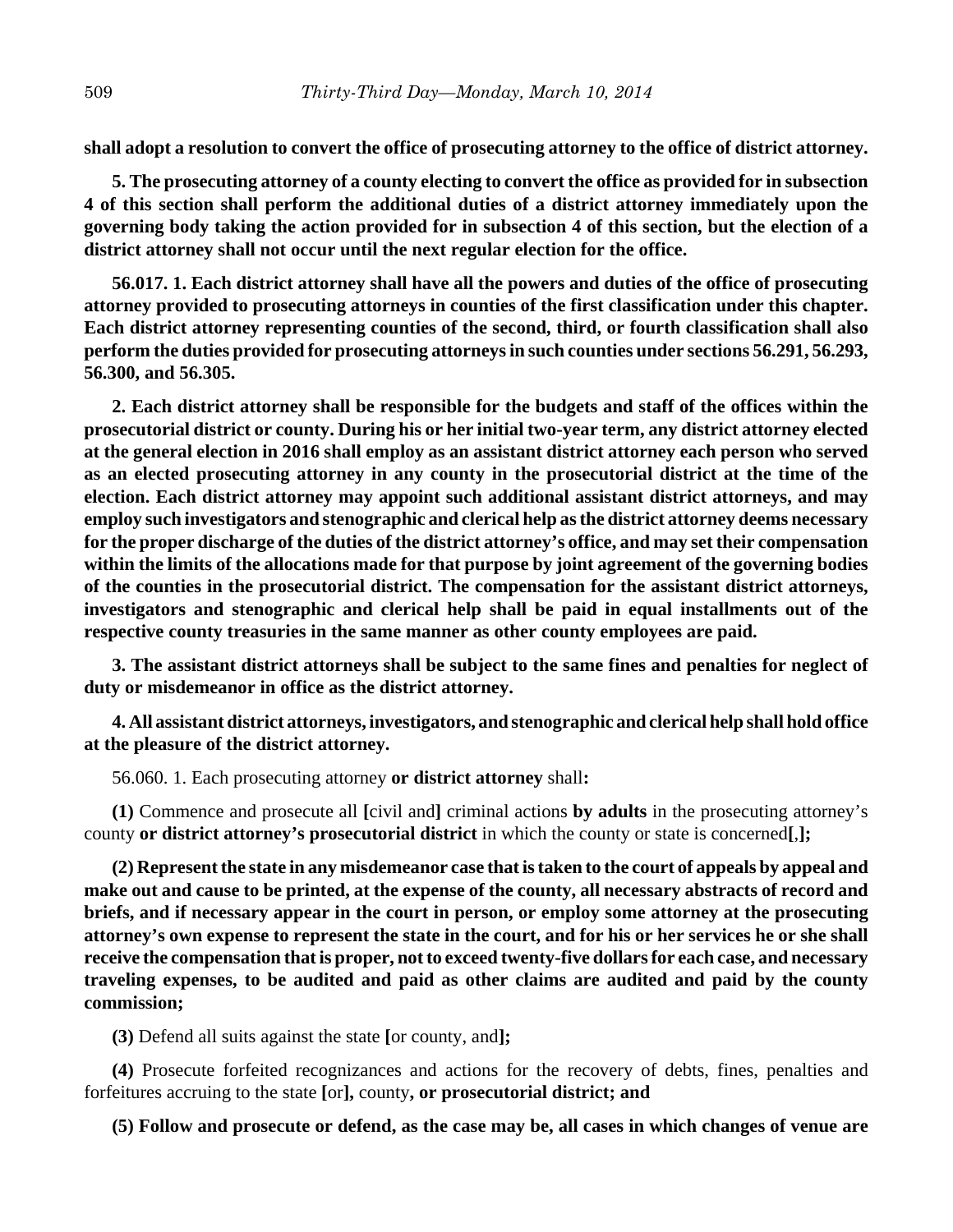**granted, for which, in addition to the fees now allowed by law, the prosecuting or district attorney shall receive his or her actual expenses**. **[**In all cases, civil and criminal, in which changes of venue are granted, the prosecuting attorney shall follow and prosecute or defend, as the case may be, all the causes, for which, in addition to the fees now allowed by law, the prosecuting attorney shall receive his or her actual expenses. If any misdemeanor case is taken to the court of appeals by appeal the prosecuting attorney shall represent the state in the case in the court and make out and cause to be printed, at the expense of the county, all necessary abstracts of record and briefs, and if necessary appear in the court in person, or shall employ some attorney at the prosecuting attorney's own expense to represent the state in the court, and for his or her services he or she shall receive the compensation that is proper, not to exceed twenty-five dollars for each case, and necessary traveling expenses, to be audited and paid as other claims are audited and paid by the county commission of the county.**]**

2. Notwithstanding the provisions of subsection 1 of this section, in any county for which a county counselor is appointed, the prosecuting attorney shall only perform those duties prescribed by subsection 1 of this section which are not performed by the county counselor under the provisions of law relating to the office of county counselor.

**3. In each county taking the actions provided in section 56.015, the district attorney shall perform the following duties in addition to all other duties imposed by law:**

**(1) Except as otherwise provided by law or for the collection of debt owed for services rendered by the state public defender system unless such collection is pursuant to a mutual agreement or memorandum of understanding between the public defender system and the district attorney, represent state agencies in the collection of debt; and**

**(2) Provide not less than six hours of continuing education to peace officers in the member counties in each year of his or her term of office.**

**4. In the absence of an agreement that states otherwise, the district attorney shall retain twenty percent of all debt collected on behalf of state agencies under subsection 3 of this section as a collection fee with:**

**(1) One-half of the fee collected to be payable to the state of Missouri and remitted to the director of revenue who shall deposit the amount collected pursuant to this section to the credit of the Missouri office of prosecution services fund to be used solely for the purpose of offsetting county expenses related to victim services, office supplies, postage, books, training, office equipment, capital outlay, expenses of trial and witness preparation, additional employees for the staff of the district attorney, and salary supplements for existing employees on the staff of the district attorney; and**

**(2) One-half of the fee collected to be payable to the county treasurer of each county in the prosecutorial district on a pro rata basis, pursuant to the agreement entered into by the counties under section 56.015, and deposited into the county treasury.**"; and

Further amend said bill, pages 1-2, section 56.265 by striking all of said section and inserting in lieu thereof the following:

"56.265. 1. **[**The county**] A** prosecuting attorney **[**in any county**]**, other than **a prosecuting attorney** in a chartered county, shall receive an annual salary computed using the following schedule, when applicable. The assessed valuation factor shall be the amount thereof as shown for the year immediately preceding the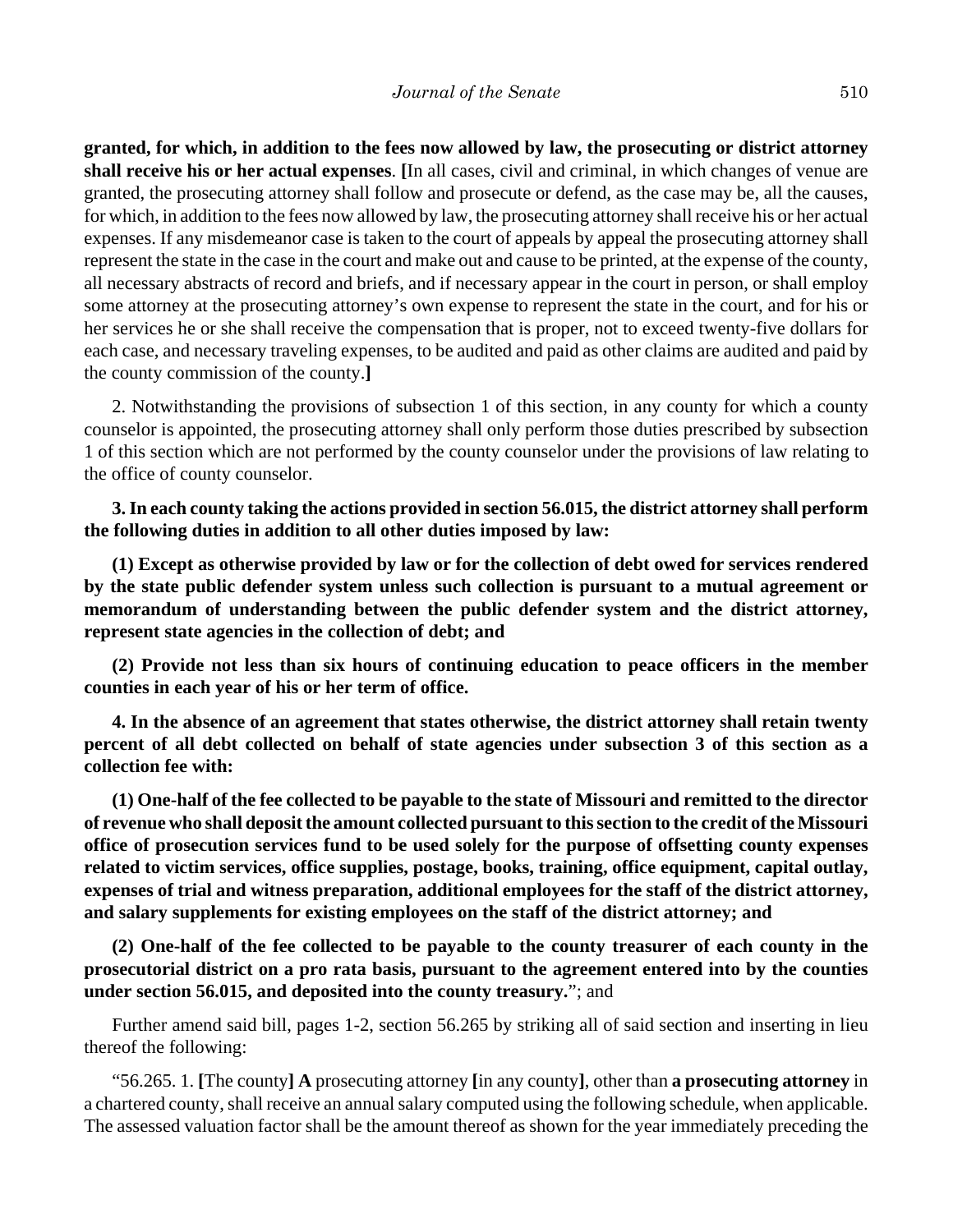year for which the computation is done.

(1) **For a district attorney, he or she shall receive compensation equal to the compensation of an associate circuit judge. In multi-county prosecutorial districts, the total cost to the counties for the compensation of the district attorney shall be prorated among the counties, pursuant to the agreement entered into by the counties under section 56.015. Nothing in this subdivision shall be construed to prevent the governing body of a charter county from electing to compensate the district attorney in excess of the salary of an associate circuit judge;**

**(2)** For a full-time **[**prosecutor**] prosecuting attorney in a county not taking the actions provided in section 56.015,** the prosecutor shall receive compensation equal to the compensation of an associate circuit judge;

**[**(2)**] (3)** For a part-time **[**prosecutor**] prosecuting attorney in a county that is not part of a prosecutorial district as provided in section 56.015, the governing body of the county may elect to pay the part-time prosecuting attorney in accordance with one of the following options:**

**Option 1. Using the following scale**:

| <b>Assessed Valuation</b>  | Amount       |
|----------------------------|--------------|
| \$18,000,000 to 40,999,999 | \$37,000     |
| 41,000,000 to 53,999,999   | 38,000       |
| 54,000,000 to 65,999,999   | 39,000       |
| 66,000,000 to 85,999,999   | 41,000       |
| 86,000,000 to 99,999,999   | 43,000       |
| 100,000,000 to 130,999,999 | 45,000       |
| 131,000,000 to 159,999,999 | 47,000       |
| 160,000,000 to 189,999,999 | 49,000       |
| 190,000,000 to 249,999,999 | 51,000       |
| 250,000,000 to 299,999,999 | 53,000       |
| 300,000,000 or more        | $55,000;$ or |

**Option 2. Compensation equal to one-half the compensation of a full-time prosecuting attorney provided under subdivision (2) of this subsection, but this option may only be selected if the presiding judge of the circuit court appoints the part-time prosecuting attorney to represent the juvenile officer in all juvenile court cases.**

2. Two thousand dollars of the salary authorized in **subdivisions (2) or (3) of subsection 1 of** this section shall be payable to the prosecuting attorney only if the prosecuting attorney has completed at least twenty hours of classroom instruction each calendar year relating to the operations of the prosecuting attorney's office when approved by a professional association of the county prosecuting attorneys of Missouri unless exempted from the training by the professional association. **Ten thousand dollars of the salary authorized for a district attorney under subdivision (1) of subsection 1 of this section shall be**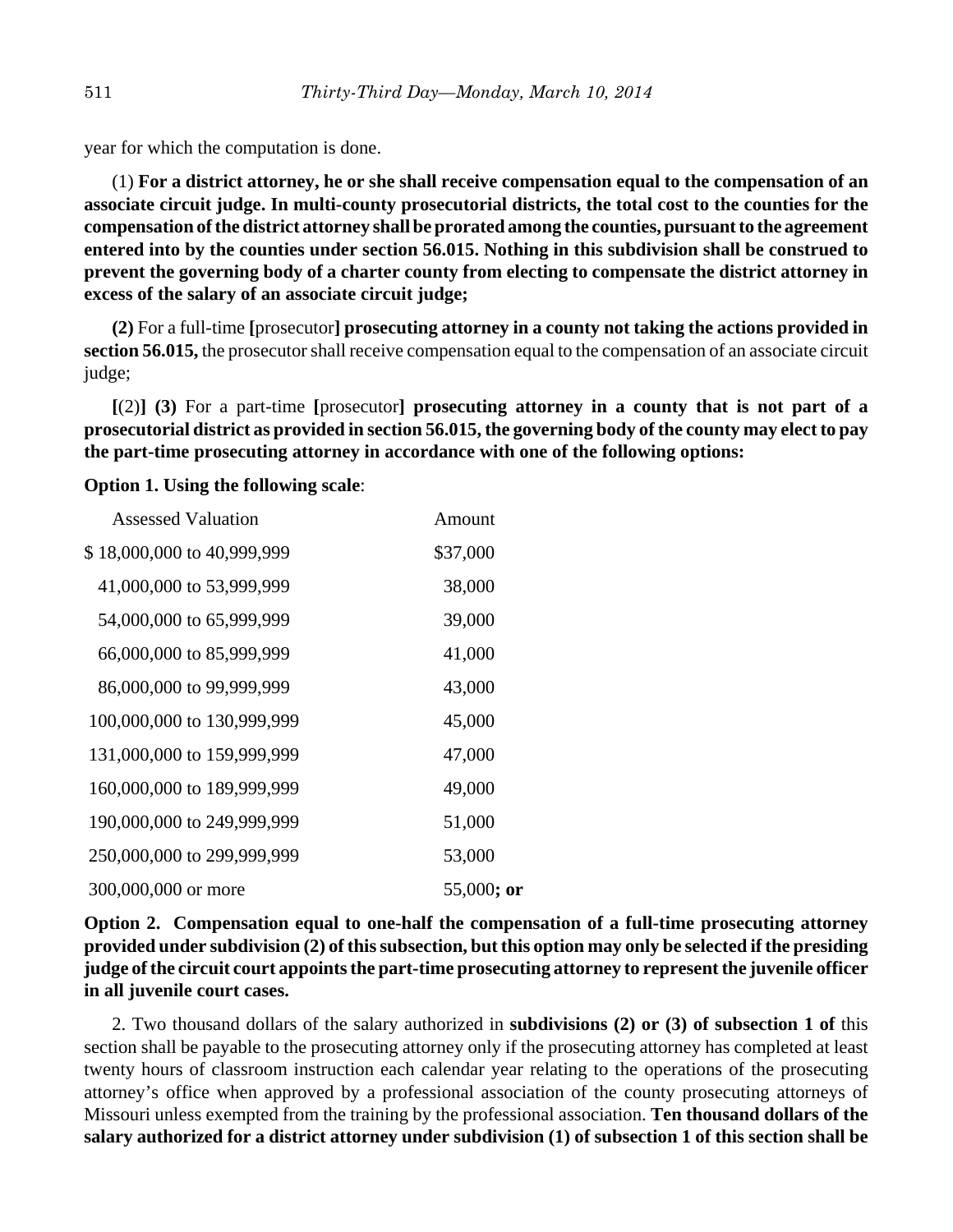**payable to the district attorney only if he or she has completed at least thirty hours of such classroom instruction each calendar year unless exempted by the professional association.** The professional association approving the program shall provide a certificate of completion to each prosecuting attorney who completes the training program and shall send a list of certified prosecuting attorneys to the treasurer of each county. Expenses incurred for attending the training session may be reimbursed to the **[**county**]** prosecuting attorney in the same manner as other expenses as may be appropriated for that purpose.

3. As used in this section, the term "prosecuting attorney" includes the circuit attorney of any city not within a county.

4. The prosecuting attorney of any county which becomes a county of the first classification during a four-year term of office or a county which passed the proposition authorized by **subsection 1 of** section 56.363 shall not be required to devote full time to such office pursuant to section 56.067 until the beginning of the prosecuting attorney's next term of office or until the proposition otherwise becomes effective.

5. The provisions of section 56.066 shall not apply to full-time prosecutors who are compensated pursuant to subdivision (1) of subsection 1 **or subdivision (2)** of this section."; and

Further amend said bill, page 5, Section 56.363, line 78, by inserting after all of said line the following:

"56.430. At the general election to be held in this state in the year 1948, and every four years thereafter, there shall be elected in the city of St. Louis one circuit attorney, who shall reside in said city, and shall possess the same qualifications and be subject to the same duties that are prescribed by this chapter for district or prosecuting attorneys throughout the state.

56.805. As used in sections 56.800 to 56.840, the following words and terms mean:

(1) "Annuity", annual payments, made in equal monthly installments, to a retired member from funds provided for, in, or authorized by, the provisions of sections 56.800 to 56.840;

(2) "Average final compensation", the average compensation of an employee for the two consecutive years prior to retirement when the employee's compensation was greatest;

(3) "Board of trustees" or "board", the board of trustees established by the provisions of sections 56.800 to 56.840;

(4) "Compensation", all salary and other compensation payable by a county to an employee for personal services rendered as an employee, but not including travel and mileage reimbursement;

(5) "County", the city of St. Louis and each county in the state;

(6) "Creditable service", the sum of both membership service and creditable prior service;

(7) "Effective date of the establishment of the system", August 28, 1989;

(8) "Employee", an elected or appointed prosecuting attorney **[**or circuit attorney who is employed by a county or a city not within a county**]**;

(9) "Membership service", service as a prosecuting **[**attorney or circuit**]** attorney after becoming a member that is creditable in determining the amount of the member's benefits under this system;

(10) "Prior service", service of a member rendered prior to the effective date of the establishment of the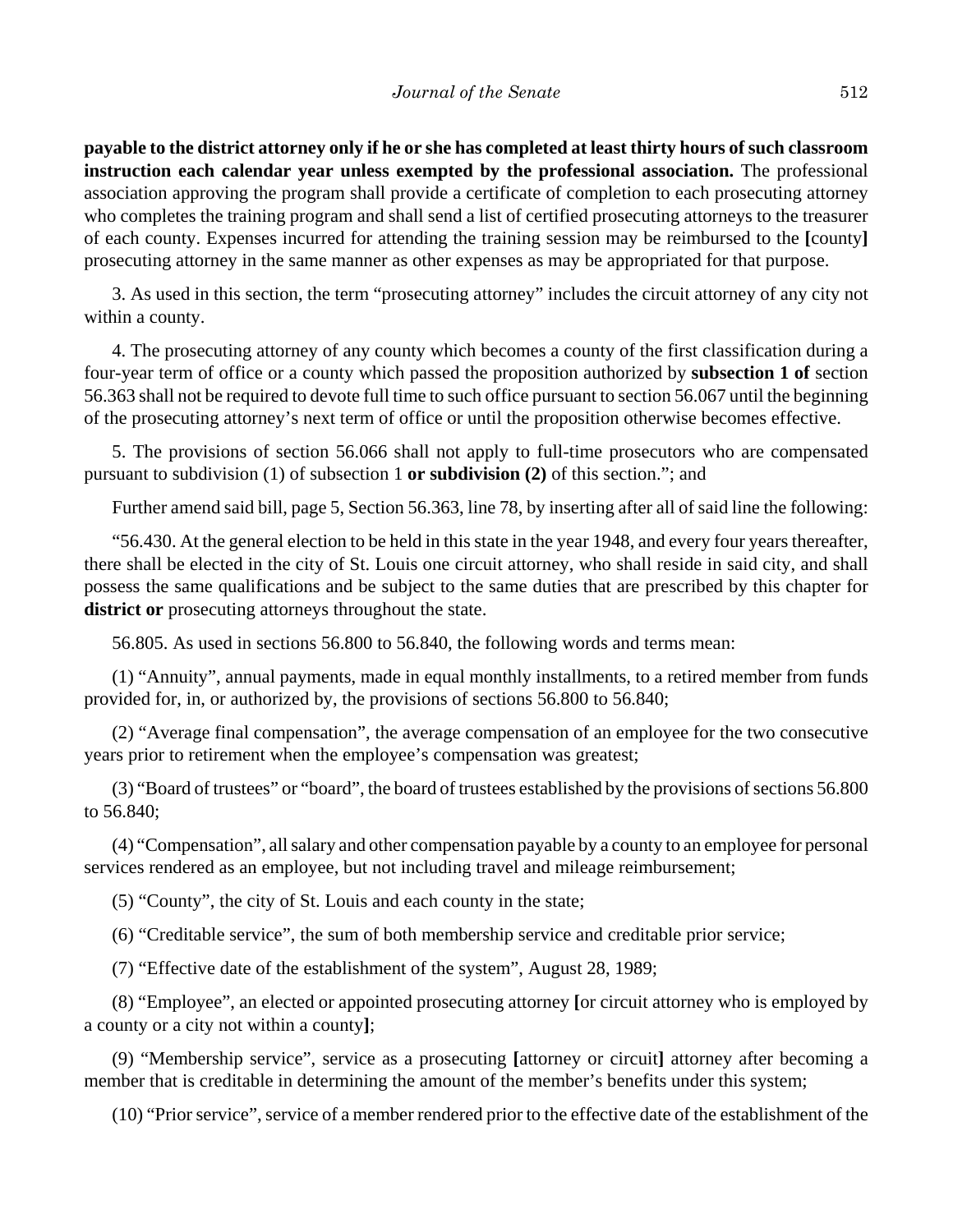system which is creditable under section 56.823;

# (11) **"Prosecuting attorney", shall included any elected or appointed prosecuting attorney employed by a county, district attorney employed by a prosecutorial district, or circuit attorney employed by a city not within a county;**

**(12)** "Retirement system" or "system", the prosecuting attorneys and circuit attorneys' retirement system authorized by the provisions of sections 56.800 to 56.840."; and

Further amend said bill, page 5, section 56.807, line 16, by inserting after the word "cents" the following:

"**;**

# **(4) For counties that have formed or joined a prosecutorial district under section 56.015, one thousand two hundred ninety-one dollars and sixty-seven cents, which shall be prorated among the counties pursuant to the joint agreement the counties entered into under section 56.015**"; and

Further amend said bill, page 7, section 56.816, line 15, by inserting after the word "county" the following: "**, as district attorney,**"; and

Further amend said bill, section, and page, line 33, by inserting after all of said line the following:

"211.411. 1. It is the duty of circuit, **district,** prosecuting and city attorneys, and county counselors representing the state or a city in any court, to give the juvenile officer such aid and cooperation as may not be inconsistent with the duties of their offices.

2. It is the duty of police officers, sheriffs and other authorized persons taking a child into custody to give information of that fact immediately to the juvenile court or to the juvenile officer or one of his deputies and to furnish the juvenile court or the juvenile officer all the facts in their possession pertaining to the child, its parents, guardian or other persons interested in the child, together with the reasons for taking the child into custody.

3. It is the duty of all other public officials and departments to render all assistance and cooperation within their jurisdictional power which may further the objects of this chapter. The court is authorized to seek the cooperation of all societies and organizations having for their object the protection or aid of children and of any person or organization interested in the welfare of children."; and

Further amend the title and enacting clause accordingly.

Senator Dixon moved that the above amendment be adopted, which motion prevailed.

Senator Parson moved that **SCS** for **SB 672**, as amended, be adopted, which motion prevailed.

On motion of Senator Parson, **SCS** for **SB 672**, as amended, was declared perfected and ordered printed.

Senator Cunningham moved that **SB 524**, with **SCS**, be taken up for perfection, which motion prevailed.

**SCS** for **SB 524**, entitled:

# SENATE COMMITTEE SUBSTITUTE FOR SENATE BILL NO. 524

An Act to repeal section 67.150, RSMo, and to enact in lieu thereof one new section relating to benefits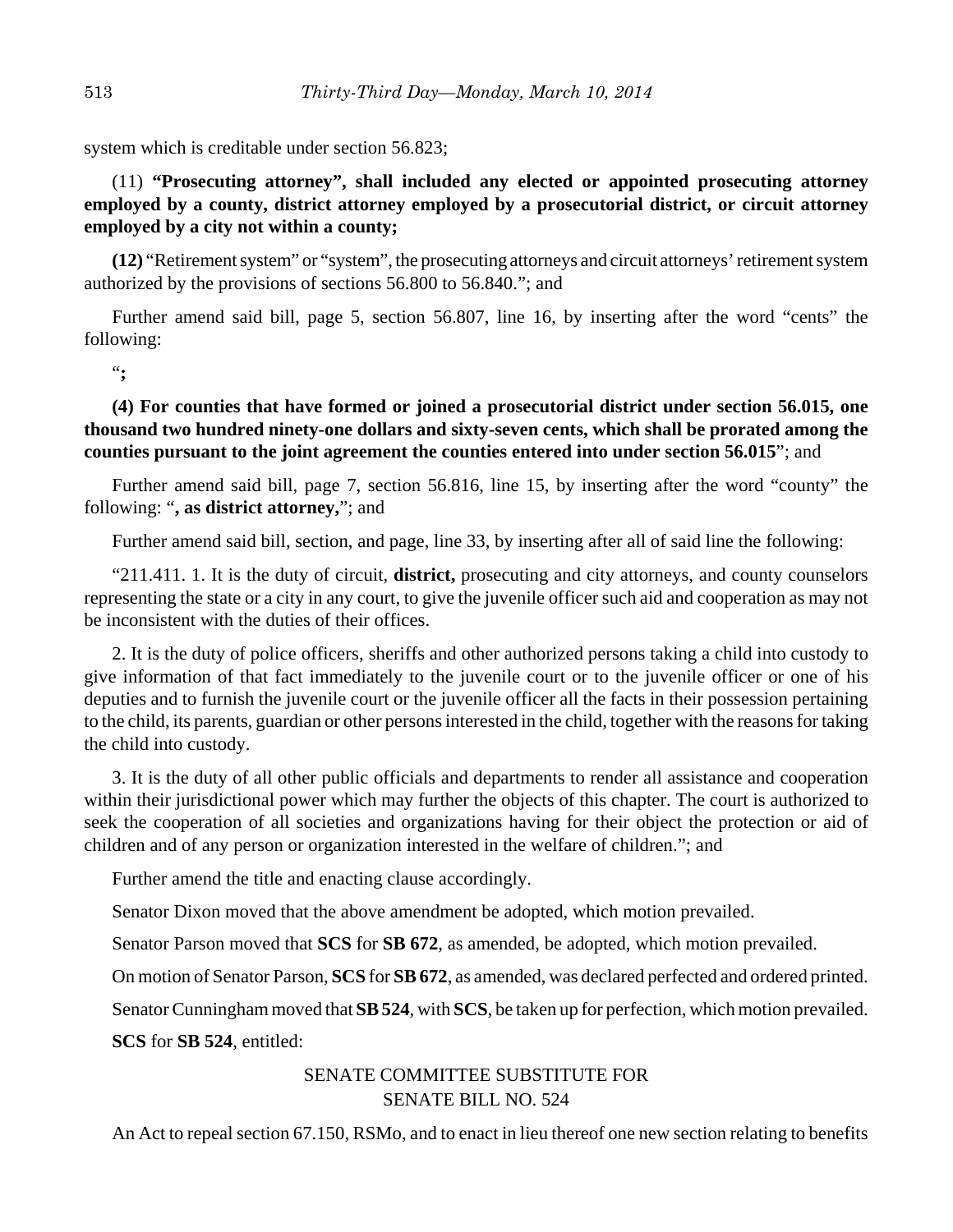for elected county officials.

Was taken up.

Senator Cunningham moved that **SCS** for **SB 524** be adopted, which motion prevailed.

On motion of Senator Cunningham, **SCS** for **SB 524** was declared perfected and ordered printed.

Senator Schmitt moved that **SB 667** be taken up for perfection, which motion prevailed.

Senator Munzlinger offered **SA 1**:

## SENATE AMENDMENT NO. 1

Amend Senate Bill No. 667, Page 2, Section 105.010, Line 10, by inserting immediately after said line the following:

"252.002. 1. There is hereby created a department of conservation to be headed by a conservation commission of four members appointed by the governor, by and with the advice and consent of the senate, not more than two of whom shall be of the same political party. The members shall have the qualifications, serve the terms and receive the expense reimbursement provided in Article IV, Constitution of Missouri. The commission shall appoint a director of the department of conservation who with its approval shall appoint assistants and other employees. **Any and all appointments made by the commission shall be made by and with the advice and consent of the senate.**

# 2. **A majority of commissioners, three, shall constitute a quorum for the transaction of business. If a quorum is not present, the remaining members shall adjourn the meeting to a later time. No business shall be transacted without a quorum.**

**3.** All the powers, duties and functions of the conservation commission, chapters 252, 254, and others, are transferred by type I transfer to the department of conservation."; and

Further amend the title and enacting clause accordingly.

Senator Munzlinger moved that the above amendment be adopted, which motion prevailed.

On motion of Senator Schmitt, **SB 667**, as amended, was declared perfected and ordered printed.

## **MESSAGES FROM THE HOUSE**

The following messages were received from the House of Representatives through its Chief Clerk:

Mr. President: I am instructed by the House of Representatives to inform the Senate that the House has taken up and adopted **HCR 5**.

#### HOUSE CONCURRENT RESOLUTION NO. 5

WHEREAS, the United States is still many years away from ending its dependency on nonrenewable resources despite recent focus on renewable energy. In order to fuel our economy, the United States will need more oil and natural gas, while also requiring additional alternative energy sources like ethanol and other renewables; and

WHEREAS, the United States currently depends on foreign imports for more than half of our petroleum usage. As the largest consumer of petroleum in the world, our dependence on foreign oil has created difficult geopolitical relationships with damaging consequences for our national security; and

WHEREAS, Canadian oil reserves are vast and are second only to Saudi Arabia, using current measurements. Oil sands now account for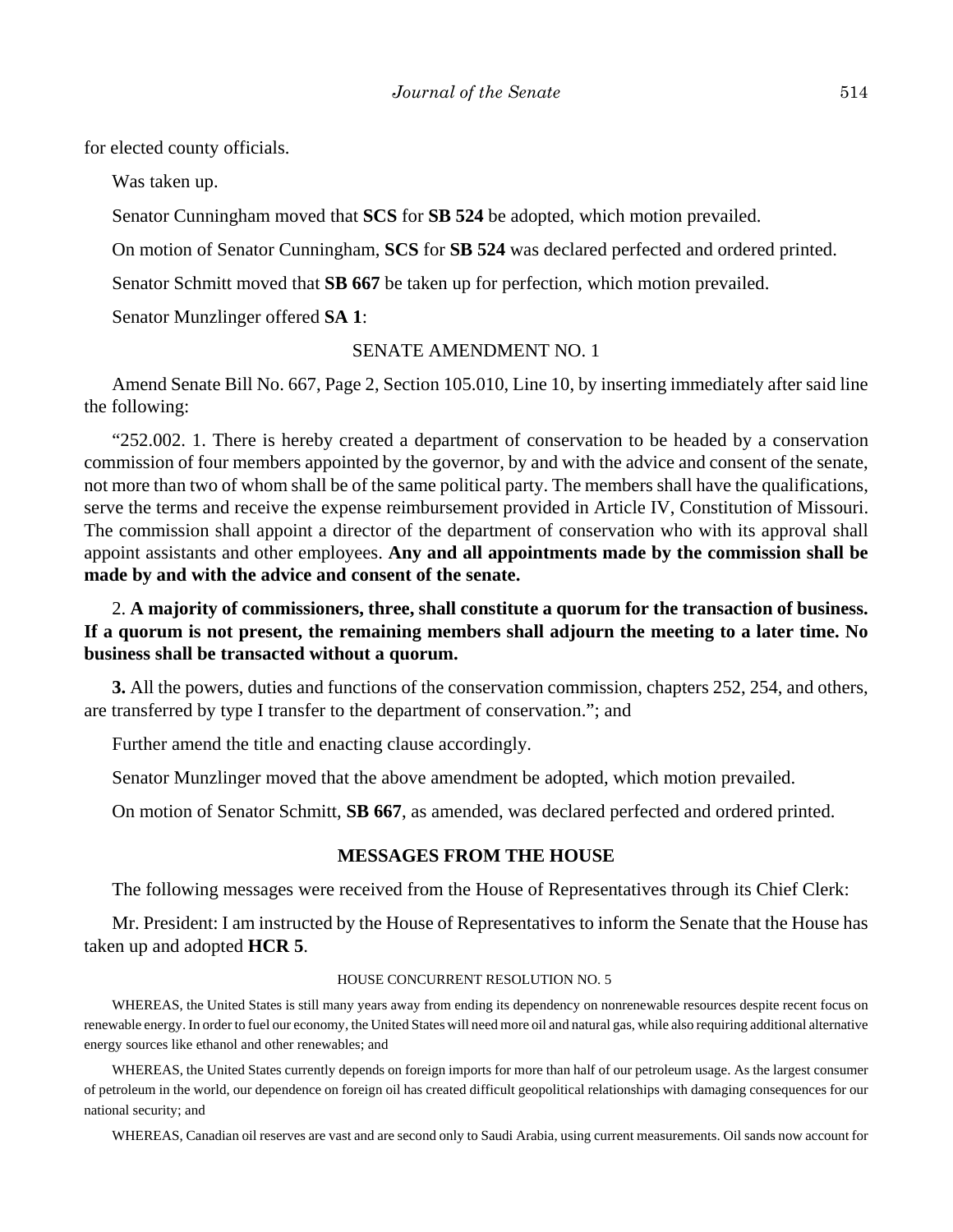more than half of western Canada's total oil output; and

WHEREAS, a recent study by the United States Department of Energy found that growing Canadian oil sands importation by the United States has the potential to substantially reduce the United States' dependency on sources outside of North America; and

WHEREAS, Canada is a friendly neighbor with whom the United States has an excellent trading and political relationship. Canada sends more than 99% of its oil exports to the United States, the bulk of which goes to Midwestern refineries. Canadian oil sands provide greater fuel supply reliability and reduce the risk of supply disruptions to consumers; and

WHEREAS, oil companies are investing large sums to expand and upgrade refineries in the Midwest and elsewhere to make gasoline and other refined products from the Canadian oil derived from oil sands; and

WHEREAS, some of the money used to buy Canadian oil will likely later be spent on imported U.S. goods and services, contrasting with the money sent to hostile oil-producing governments which may then be used to further anti-Western agendas; and

WHEREAS, supporting the continued shift towards reliable and secure sources of Canadian oil is of vital interest to the United States and the State of Missouri:

NOW THEREFORE BE IT RESOLVED that the members of the House of Representatives of the Ninety-seventh General Assembly, Second Regular Session, the Senate concurring therein, hereby:

(1) Support continued and increased importation of Canadian oil sands;

(2) Urge Congress to support continued and increased importation of Canadian oil sands;

(3) Urge Congress to ask the United States Secretary of State to approve the TransCanada Keystone Coast Expansion pipeline project that has been awaiting a presidential permit since 2008 to reduce dependence on unstable governments, improve our national security, and strengthen ties with an important ally; and

BE IT FURTHER RESOLVED that the Chief Clerk of the Missouri House of Representatives be instructed to prepare properly inscribed copies of this resolution for each member of the Missouri Congressional delegation.

In which the concurrence of the Senate is respectfully requested.

Also,

Mr. President: I am instructed by the House of Representatives to inform the Senate that the House has taken up and adopted **HCR 11**.

#### HOUSE CONCURRENT RESOLUTION NO. 11

WHEREAS, women have served honorably and with courage in all of America's wars and conflicts since the American Revolution; and

WHEREAS, the United States military has evolved from a predominantly male force to a force of over 14% women who are currently serving on active duty, and nearly 17% serving in the Reserves and National Guard; and

WHEREAS, the population of women veterans is increasing exponentially from 1.1 million in 1980 to a projection of nearly 2 million by 2020, and will comprise more than 10% of the veteran population; and

WHEREAS, the projected population of male veterans is expected to continue to decline; and

WHEREAS, given that an unprecedented number of women are serving in the military and participating in Operation Enduring Freedom and Operation Iraqi Freedom, the United States Department of Veterans Affairs (VA) is working to provide consistent, comprehensive, and quality health care and benefits to women veterans of all eras; and

WHEREAS, the number of women veterans has increased over the last decade because there is an increasing number and proportion of women who are entering and leaving the military, and women are living longer than men and have a younger age distribution compared to male veterans; and

WHEREAS, even though the VA has been at the forefront of health care and lifestyle solutions affecting an aging male population, there is now a growing need to improve health care services for women veterans, ensure clinicians are properly trained to provide primary care and gender specific care to women of all ages, and identify innovative courses of treatment and solutions to obstacles that are unique to women veterans; and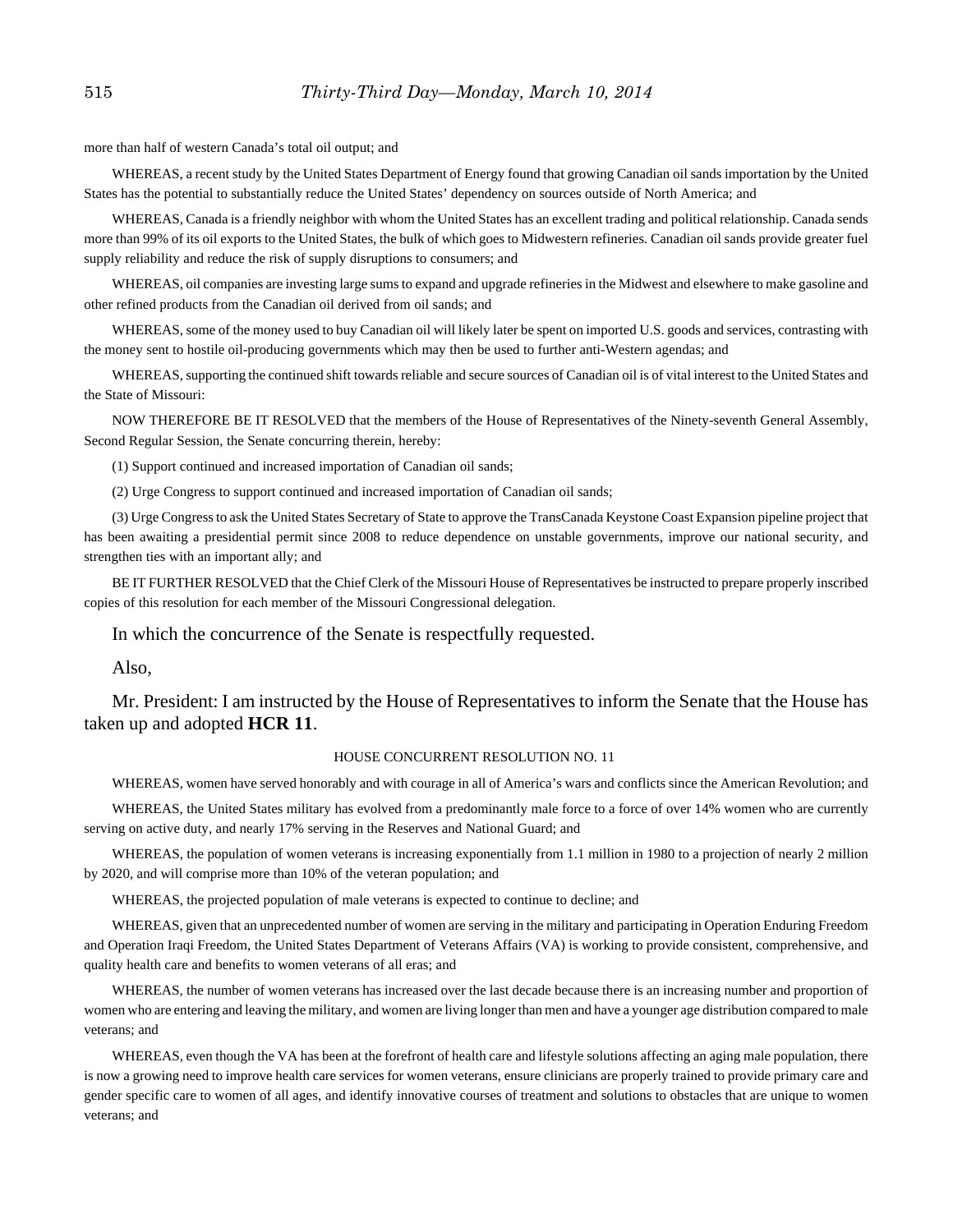WHEREAS, with a rapidly increasing number of women serving in the military today and returning from deployments as seasoned veterans, and some with exposure to combat, VA facilities and veterans service organizations are working to ensure that the post-deployment mental and physical health needs unique to women veterans are also met; and

WHEREAS, even though the roles of women in the military have changed over time and will continue to change, they deserve to be acknowledge for their military service and treated with equal respect:

NOW THEREFORE BE IT RESOLVED that we, the members of the Missouri House of Representatives, Ninety-seventh General Assembly, Second Regular Session, the Senate concurring therein, hereby encourages the Missouri Veterans Commission and its women veterans state coordinator to work in conjunction with the Center for Women Veterans at the United States Department of Veterans Affairs to reach out to all women veterans within the State of Missouri to encourage them to bring their specific needs and concerns to the attention of agency officials so that state legislators and agency officials may work together to identify unique issues impacting women veterans and consider policy solutions that will improve the quality of life for women veterans within this state; and

BE IT FURTHER RESOLVED that the Missouri General Assembly formally honors all of the women in this state who have heroically answered their call to duty and recognizes the important role women have played in shaping this great nation; and

BE IT FURTHER RESOLVED that the Chief Clerk of the Missouri House of Representatives be instructed to prepare a properly inscribed copy of this resolution for the Missouri Veterans Commission.

In which the concurrence of the Senate is respectfully requested.

Also,

Mr. President: I am instructed by the House of Representatives to inform the Senate that the House has taken up and adopted **HCS** for **HCR 20**.

#### HOUSE COMMITTEE SUBSTITUTE FOR HOUSE CONCURRENT RESOLUTION NO. 20

WHEREAS, the total economic impact of agricultural sectors in Missouri is over \$31.4 billion annually and contributes to our nation's robust agricultural tradition; and

WHEREAS, Missouri's production of corn, cotton, and soybeans alone is valued at more than \$3.7 billion per year, with nearly 80 percent of corn and cotton and 50 percent of soybeans exported annually; and

WHEREAS, these yields are threatened due to no less than six weed species having developed glyphosate resistance throughout important agricultural counties in the state; and

WHEREAS, without access to new modes of action, farmers soon will be forced to revert to outdated, costly, and environmentally unsustainable farming practices to manage weeds such as tillage and weeding by hand; and

WHEREAS, crops tolerant to 2,4-D and dicamba represent new technologies that will inhibit herbicide-resistant weeds from reducing crop yields in Missouri and allow farmers to employ ecological and economical farming practices; and

WHEREAS, these new seed technologies have been under review by the United States Department of Agriculture (USDA) and Environmental Protection Agency (EPA) for three to four years or more; and

WHEREAS, these delays by federal regulatory agencies put Missouri farmers at a competitive disadvantage in the global marketplace as Canada and Brazil have already approved some of these crops; and

WHEREAS, American farmers also must have access to these same tools to provide a livelihood to their families and ensure that Missouri remains a top agricultural producing state:

NOW, THEREFORE, BE IT RESOLVED that the members of the House of Representatives of the Ninety-seventh General Assembly, Second Regular Session, the Senate concurring therein, hereby request the United States Congress to urge the USDA and EPA to quickly approve 2,4-D and dicamba tolerant crops to allow Missouri farmers fair access to needed advancements in agriculture; and

BE IT FURTHER RESOLVED that the Chief Clerk of the Missouri House of Representatives be instructed to prepare a properly inscribed copy of this resolution for the Majority and Minority Leaders of the United States Senate and the United States House of Representatives and each member of the Missouri Congressional delegation.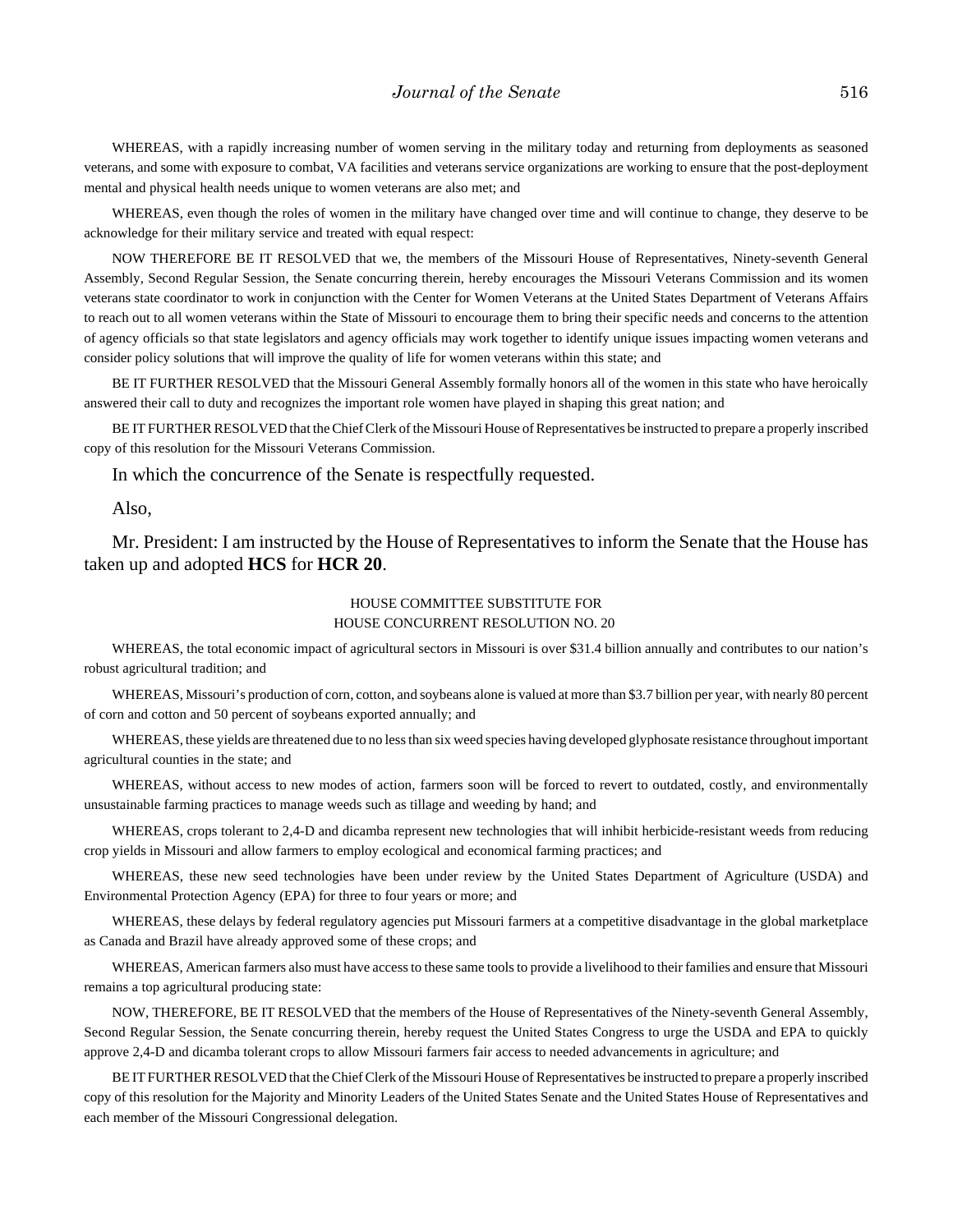In which the concurrence of the Senate is respectfully requested.

## **INTRODUCTIONS OF GUESTS**

Senator Kehoe introduced to the Senate, representatives of the Boys and Girls Club, Jefferson City.

Senator Libla introduced to the Senate, twenty-three fourth grade students from Caruthersville Elementary School.

On motion of Senator Kehoe, the Senate adjourned under the rules.

# SENATE CALENDAR \_\_\_\_\_\_

# THIRTY-FOURTH DAY–TUESDAY, MARCH 11, 2014 \_\_\_\_\_\_

# FORMAL CALENDAR

# SECOND READING OF SENATE BILLS

| SB 911-Libla                 | SB 933-Nieves        |
|------------------------------|----------------------|
| SB 912-Wasson                | SB 934-Schaaf        |
| SB 913-Wasson and Cunningham | SB 935-Holsman       |
| SB 914-Munzlinger            | SB 936-Schaefer      |
| SB 915-Dixon                 | SB 937-Schaefer      |
| SB 916-Wallingford           | SB 938-Pearce        |
| SB 917-Richard               | SB 939-Curls         |
| SB 918-Holsman               | SB 940-Curls         |
| SB 919-Justus                | SB 941-Curls, et al. |
| SB 920-Munzlinger            | SB 942-Sater         |
| SB 921-Schaaf                | SB 943-Justus        |
| SB 922-Schaaf                | SB 944-Brown, et al  |
| SB 923-Emery                 | SB 945-Brown, et al  |
| SB 924-Emery                 | SB 946-Dixon         |
| SB 925-Emery                 | SB 947-Dixon         |
| SB 926-Sater                 | SB 948-Wallingford   |
| SB 927-Lamping               | SB 949-Munzlinger    |
| SB 928-Lamping               | SB 950-Holsman       |
| SB 929-Lamping               | SB 951-Holsman       |
| SB 930-Lamping               | SB 952-Dixon         |
| SB 931-Nieves                | SB 953-Nasheed       |
| SB 932-Nieves                | SB 954-Cunningham    |
|                              |                      |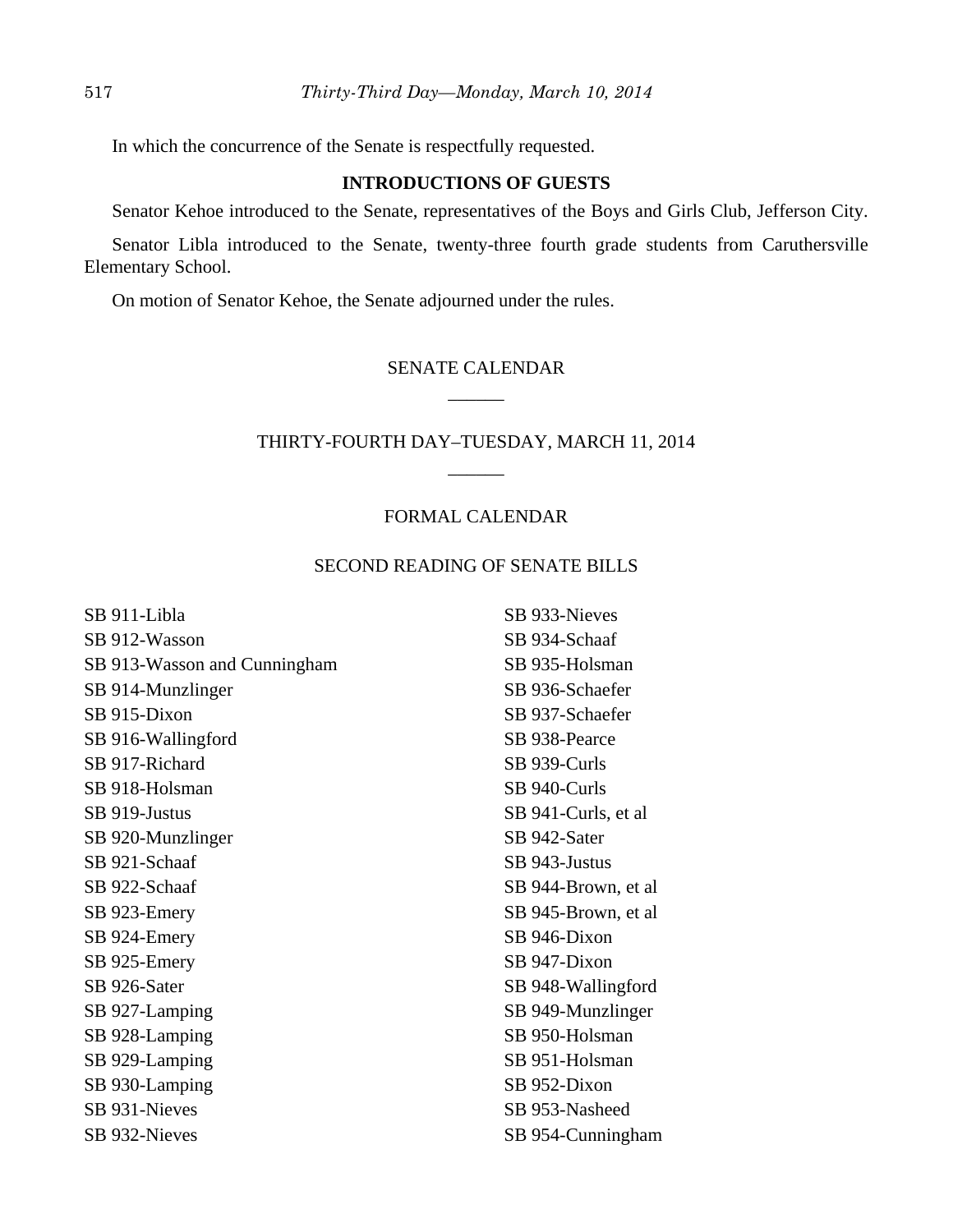SB 955-Cunningham SB 956-Schaaf SB 957-Holsman SB 958-Nieves SB 959-Curls SB 960-Munzlinger SB 961-Nasheed SB 962-Justus SB 963-Justus SB 964-Lager SB 965-Lager SB 966-Lager SB 967-Lager SB 968-Lager SB 969-Kehoe SB 970-Kehoe SB 971-Kehoe SB 972-Kehoe SB 973-Brown SB 974-Rupp SB 975-Emery SB 976-Emery SB 977-Schmitt SB 978-Schmitt SB 979-Schaefer

SB 980-Schaefer SB 981-Schaefer SB 982-Schaefer SB 983-Pearce SB 984-Sifton SB 985-Sifton SB 986-Sifton SB 987-Lamping SB 988-Lamping SB 989-Lamping SB 990-Lamping SB 991-Kraus SB 992-Dempsey SB 993-Dempsey SB 994-Dixon SB 995-Sifton SJR 49-Cunningham SJR 50-Lamping SJR 51-Lamping SJR 52-Lamping SJR 53-Lamping SJR 54-Lamping SJR 55-Nieves SJR 56-Dixon SJR 57-Lager

#### HOUSE BILLS ON SECOND READING

HB 1430-Jones (110), et al HCS for HB 1058 HB 1133-Engler, et al HCS for HB 1051 HJR 48-Solon, et al HJR 72-Richardson, et al HCS for HB 1412 HCS for HBs 1253 & 1297 HCS for HB 1295 HCS for HB 1510 HCS for HB 1044 HB 1081-McCaherty, et al

HCS for HB 1085 HB 1126-Dugger and Entlicher HB 1197-Elmer HB 1206-Wilson HCS for HB 1217 HB 1270-Lant, et al HB 1301-Neth HB 1468-Dohrman, et al HB 1616-Muntzel, et al HCS for HB 1079 HB 1087-Crawford and Franklin HB 1141-Love, et al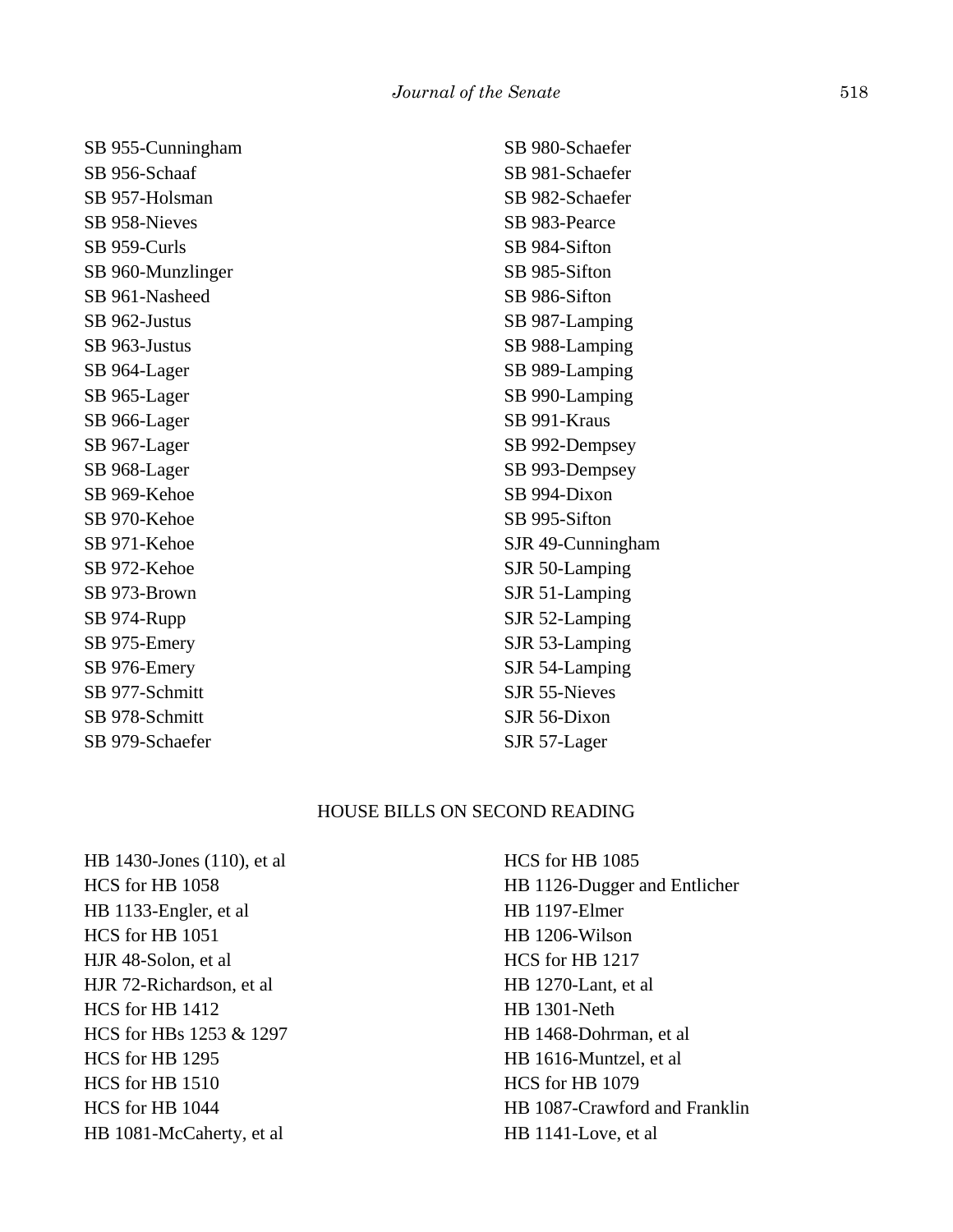HCS for HB 1201 HB 1222-Dugger HB 1238-Hinson HB 1361-Gosen and Wieland HCS for HB 1376 HCS for HB 1523 HB 1268-Curtman, et al HB 1092-Lant, et al HCS for HJR 47 HB 1073-Dugger, et al HB 1110-Rowland HB 1359-Flanigan HCS for HBs 1646 & 1515

HCS for HB 1296 HB 1496-Reiboldt, et al HB 1173-Burlison, et al HCS for HB 1426 HB 2014-Stream HCS for HRB 1298 HCS for HRB 1299 HCS for HB 1501 HCS for HBs 1310 & 1236 HCS for HB 1261 HB 1495-Torpey and Hicks HB 1435-Johnson HCS for HB 1459

## THIRD READING OF SENATE BILLS

SS for SCS for SB 666-Schmitt (In Fiscal Oversight)

## SENATE BILLS FOR PERFECTION

- 1. SB 814-Brown
- 2. SB 859-Brown
- 3. SB 593-Sater, with SCS
- 4. SB 623-Nieves, with SCS
- 5. SB 790-Dixon
- 6. SB 745-Munzlinger
- 7. SB 501-Keaveny
- 8. SJR 34-Emery
- 9. SB 673-Kehoe and Wallingford
- 10. SRB 714-Lager, with SCS
- 11. SB 734-Cunningham
- 12. SB 693-Parson 13. SB 662-Kraus 14. SB 607-Dixon 15. SB 727-Chappelle-Nadal 16. SB 716-Brown, with SCS 17. SB 696-Schaefer 18. SB 564-Chappelle-Nadal, with SCS 19. SB 660-Wallingford 20. SB 675-Kehoe, with SCS 21. SB 712-Walsh, with SCS
- 22. SB 720-Justus, with SCS

## INFORMAL CALENDAR

## SENATE BILLS FOR PERFECTION

SB 491-Justus and Dixon, with SCS SBs 509 & 496-Kraus, with SCS, SS#2 for SCS & SA 1 (pending)

SB 518-Sater, with SCS, SA 2 & SA 1 to SA 2 (pending) SB 519-Sater, with SS & SA 1 (pending)